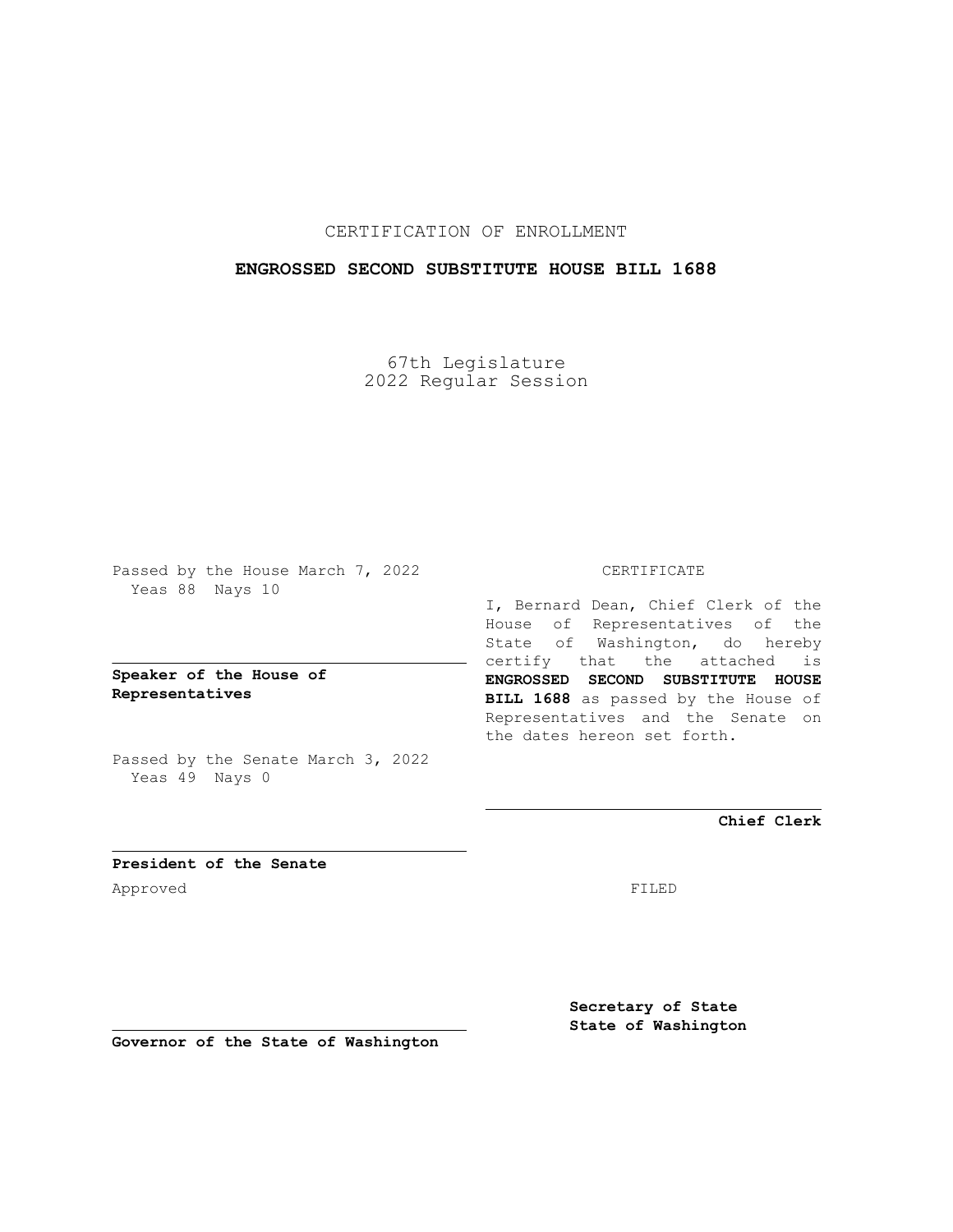#### **ENGROSSED SECOND SUBSTITUTE HOUSE BILL 1688**

AS AMENDED BY THE SENATE

Passed Legislature - 2022 Regular Session

### **State of Washington 67th Legislature 2022 Regular Session**

**By** House Appropriations (originally sponsored by Representatives Cody, Schmick, Leavitt, Ryu, Graham, Taylor, Berry, Paul, Wicks, Springer, Sells, Bateman, Valdez, Davis, Eslick, Goodman, Klicker, Macri, Ramos, Simmons, Wylie, Callan, Sullivan, Chopp, Slatter, Tharinger, Thai, Pollet, Riccelli, Ormsby, Caldier, Kloba, and Frame; by request of Insurance Commissioner)

READ FIRST TIME 02/07/22.

 AN ACT Relating to protecting consumers from charges for out-of- network health care services, by aligning state law and the federal no surprises act and addressing coverage of treatment for emergency conditions; amending RCW 43.371.100, 48.43.005, 48.43.093, 48.43.535, 48.49.003, 48.49.020, 48.49.030, 48.49.040, 48.49.050, 48.49.060, 48.49.070, 48.49.090, 48.49.100, 48.49.130, 48.49.150, and 48.49.110; adding a new section to chapter 48.43 RCW; adding new sections to chapter 48.49 RCW; adding a new section to chapter 71.24 RCW; recodifying RCW 48.49.150; prescribing penalties; providing an 10 expiration date; and declaring an emergency.

11 BE IT ENACTED BY THE LEGISLATURE OF THE STATE OF WASHINGTON:

12 **Sec. 1.** RCW 43.371.100 and 2019 c 427 s 26 are each amended to 13 read as follows:

 (1) The office of the insurance commissioner shall contract with the state agency responsible for administration of the database and the lead organization to establish a data set and business process to provide health carriers, health care providers, hospitals, ambulatory surgical facilities, and arbitrators with data to assist in determining commercially reasonable payments and resolving payment disputes for out-of-network medical services rendered by health care 21 facilities or providers.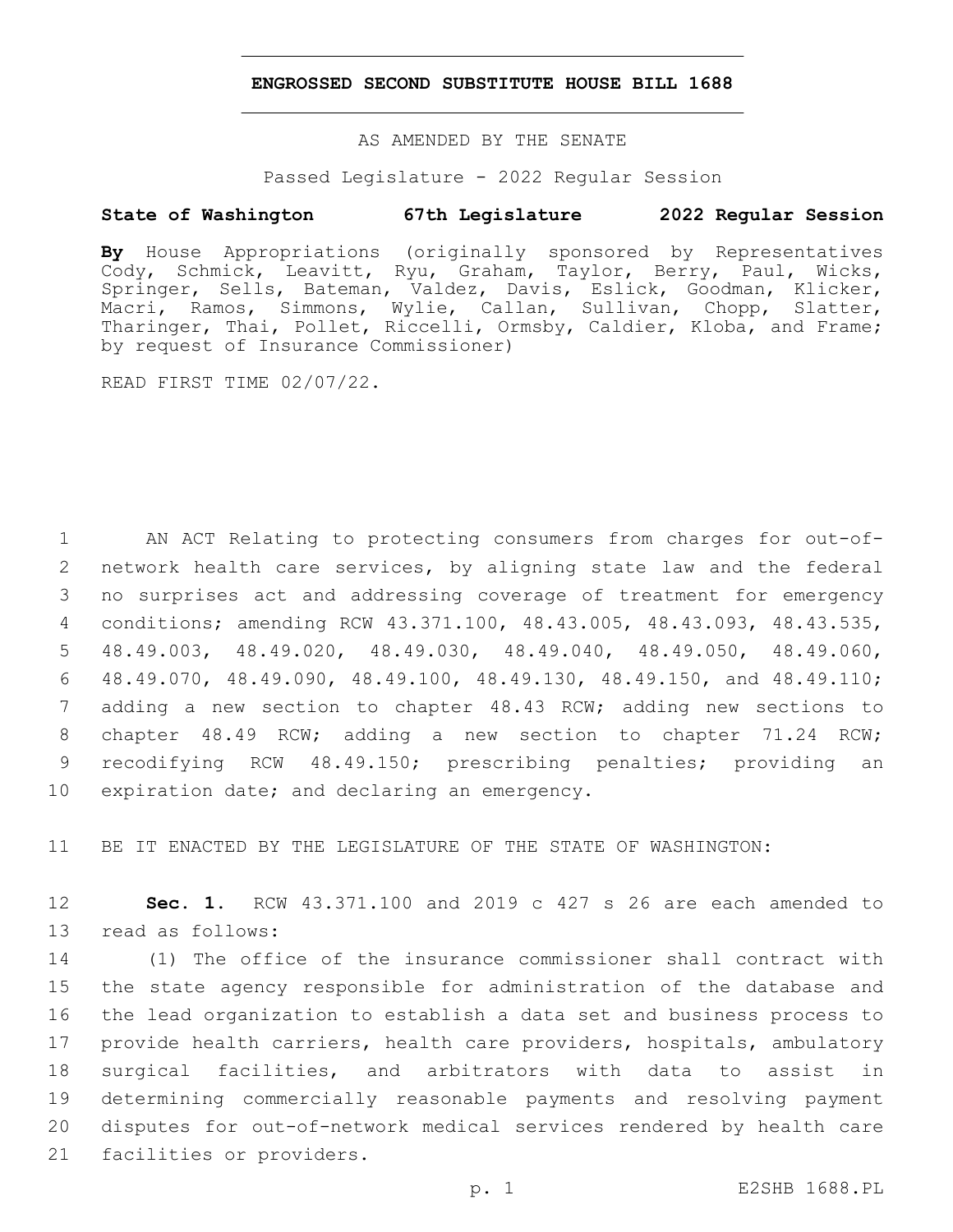(a) The data set and business process must be developed in collaboration with health carriers, health care providers, hospitals, 3 and ambulatory surgical facilities.

 (b) The data set must provide the amounts for the services described in RCW 48.49.020. The data used to calculate the median in- network and out-of-network allowed amounts and the median billed charge amounts by geographic area, for the same or similar services, must be drawn from commercial health plan claims, and exclude medicare and medicaid claims as well as claims paid on other than a 10 fee-for-service basis.

 (c) The data set and business process must be available beginning November 1, 2019, and must be reviewed by an advisory committee 13 established under ((chapter 43.371 RCW)) this chapter that includes representatives of health carriers, health care providers, hospitals, and ambulatory surgical facilities for validation before use.

 (2) The 2019 data set must be based upon the most recently available full calendar year of claims data. The data set for each subsequent year must be adjusted by applying the consumer price index-medical component established by the United States department of labor, bureau of labor statistics to the previous year's data set.

 (3) Until December 31, 2030, the office of the insurance commissioner shall contract with the state agency responsible for administration of the database or other organizations biennially beginning in 2022, for an analysis of commercial health plan claims data to assess any impact that chapter 48.49 RCW or P.L. 116-260 have had or may have had on payments to participating and nonparticipating providers and facilities and on the volume and percentage of claims that are provided by participating compared to nonparticipating providers. To the extent that data related to self-funded group health plans is available within funds appropriated for this purpose, the analysis may include such data. The first analysis shall compare 2019 claims data to the most recent full year's claims data. The analysis must be published on the website of the office of the insurance commissioner, with the first analysis published on or before December 15, 2022.

 **Sec. 2.** RCW 48.43.005 and 2020 c 196 s 1 are each amended to 37 read as follows:

 Unless otherwise specifically provided, the definitions in this 39 section apply throughout this chapter.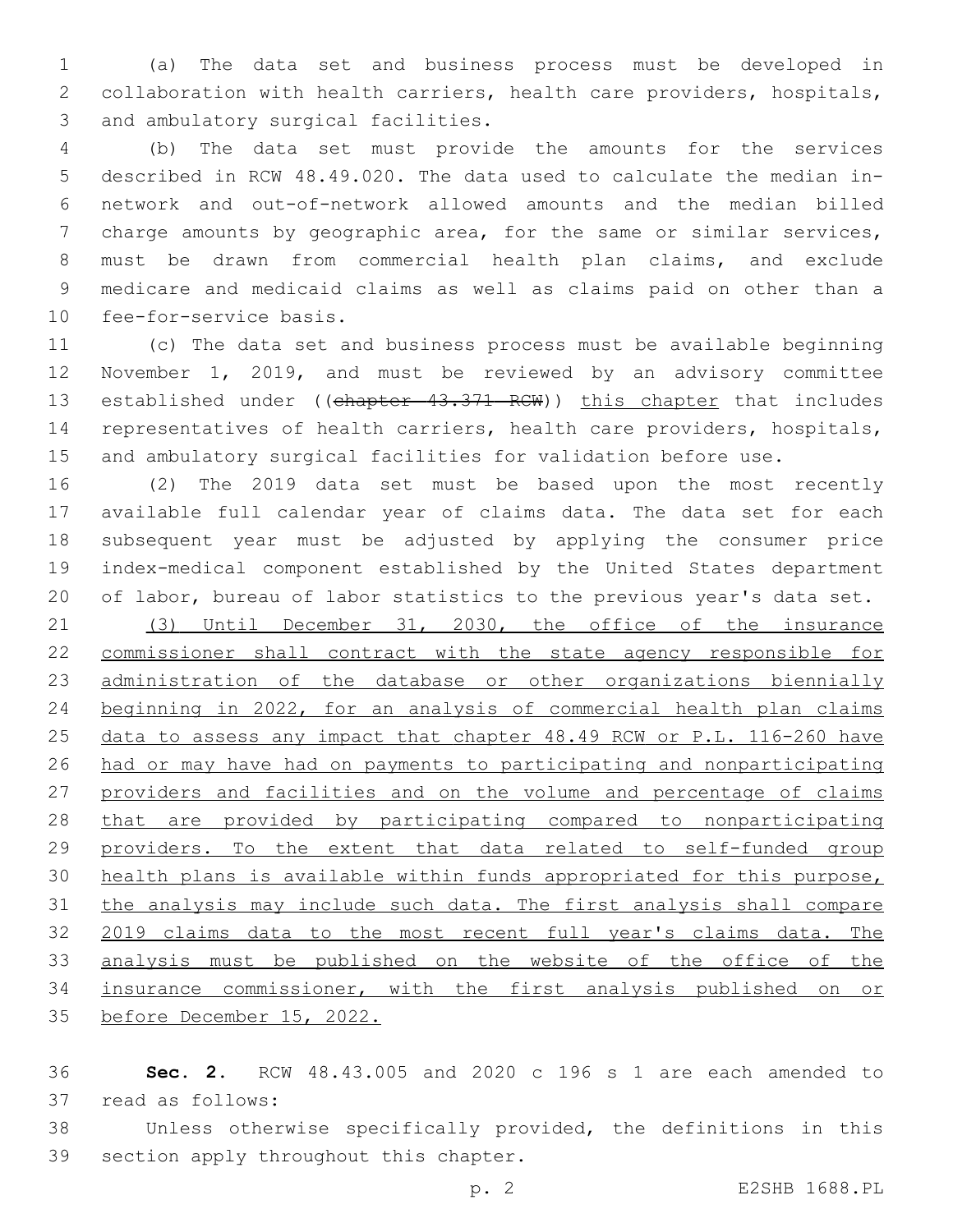(1) "Adjusted community rate" means the rating method used to establish the premium for health plans adjusted to reflect actuarially demonstrated differences in utilization or cost attributable to geographic region, age, family size, and use of 5 wellness activities.

 (2) "Adverse benefit determination" means a denial, reduction, or termination of, or a failure to provide or make payment, in whole or in part, for a benefit, including a denial, reduction, termination, or failure to provide or make payment that is based on a determination of an enrollee's or applicant's eligibility to participate in a plan, and including, with respect to group health plans, a denial, reduction, or termination of, or a failure to provide or make payment, in whole or in part, for a benefit resulting from the application of any utilization review, as well as a failure to cover an item or service for which benefits are otherwise provided because it is determined to be experimental or investigational or not 17 medically necessary or appropriate.

 (3) "Allowed amount" means the maximum portion of a billed charge a health carrier will pay, including any applicable enrollee cost- sharing responsibility, for a covered health care service or item rendered by a participating provider or facility or by a 22 nonparticipating provider or facility.

 (4) "Applicant" means a person who applies for enrollment in an individual health plan as the subscriber or an enrollee, or the 25 dependent or spouse of a subscriber or enrollee.

26 (5) "Balance bill" means a bill sent to an enrollee by ((an out-27 of-network)) a nonparticipating provider or facility for health care services provided to the enrollee after the provider or facility's billed amount is not fully reimbursed by the carrier, exclusive of 30 permitted cost-sharing.

 (6) "Basic health plan" means the plan described under chapter 32 70.47 RCW, as revised from time to time.

 (7) "Basic health plan model plan" means a health plan as 34 required in RCW 70.47.060(2)(e).

 (8) "Basic health plan services" means that schedule of covered health services, including the description of how those benefits are to be administered, that are required to be delivered to an enrollee under the basic health plan, as revised from time to time.

 (9) "Board" means the governing board of the Washington health benefit exchange established in chapter 43.71 RCW.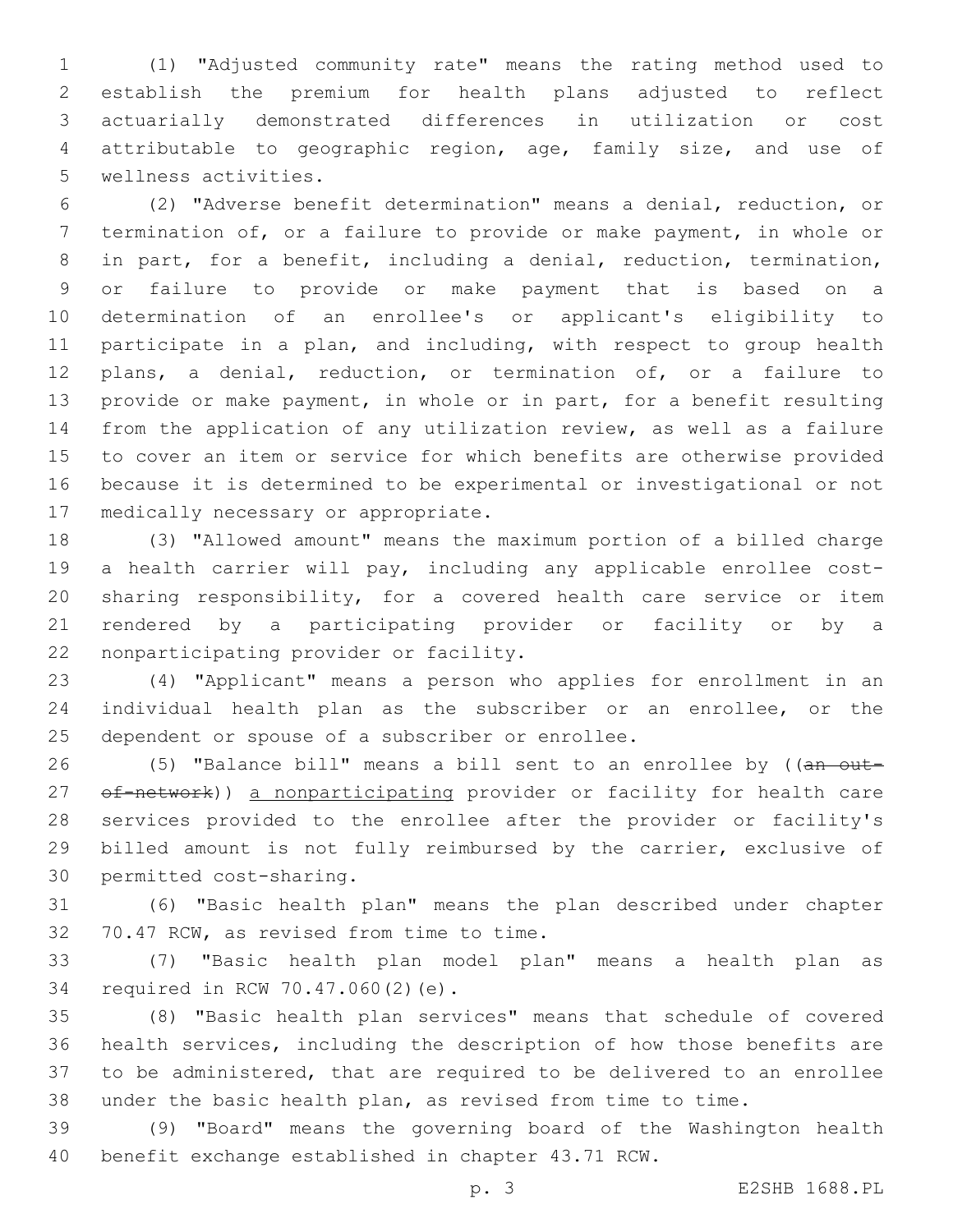(10)(a) For grandfathered health benefit plans issued before January 1, 2014, and renewed thereafter, "catastrophic health plan" 3 means:

 (i) In the case of a contract, agreement, or policy covering a single enrollee, a health benefit plan requiring a calendar year deductible of, at a minimum, one thousand seven hundred fifty dollars and an annual out-of-pocket expense required to be paid under the plan (other than for premiums) for covered benefits of at least three thousand five hundred dollars, both amounts to be adjusted annually 10 by the insurance commissioner; and

 (ii) In the case of a contract, agreement, or policy covering more than one enrollee, a health benefit plan requiring a calendar year deductible of, at a minimum, three thousand five hundred dollars and an annual out-of-pocket expense required to be paid under the plan (other than for premiums) for covered benefits of at least six thousand dollars, both amounts to be adjusted annually by the 17 insurance commissioner.

 (b) In July 2008, and in each July thereafter, the insurance commissioner shall adjust the minimum deductible and out-of-pocket expense required for a plan to qualify as a catastrophic plan to reflect the percentage change in the consumer price index for medical care for a preceding twelve months, as determined by the United States department of labor. For a plan year beginning in 2014, the out-of-pocket limits must be adjusted as specified in section 1302(c)(1) of P.L. 111-148 of 2010, as amended. The adjusted amount 26 shall apply on the following January 1st.

 (c) For health benefit plans issued on or after January 1, 2014, 28 "catastrophic health plan" means:

 (i) A health benefit plan that meets the definition of catastrophic plan set forth in section 1302(e) of P.L. 111-148 of 31 2010, as amended; or

 (ii) A health benefit plan offered outside the exchange marketplace that requires a calendar year deductible or out-of-pocket expenses under the plan, other than for premiums, for covered benefits, that meets or exceeds the commissioner's annual adjustment 36 under (b) of this subsection.

 (11) "Certification" means a determination by a review organization that an admission, extension of stay, or other health care service or procedure has been reviewed and, based on the information provided, meets the clinical requirements for medical

p. 4 E2SHB 1688.PL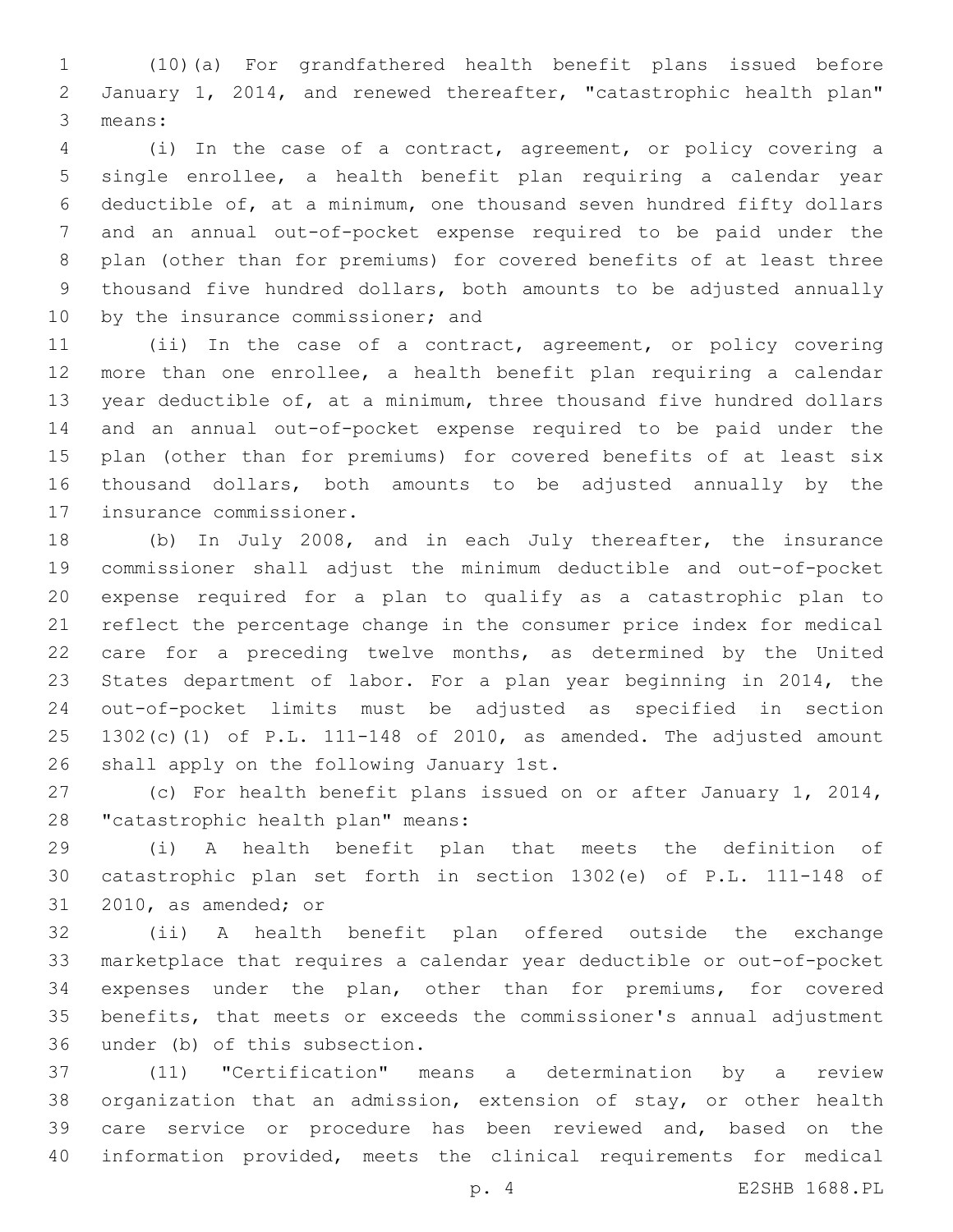necessity, appropriateness, level of care, or effectiveness under the 2 auspices of the applicable health benefit plan.

 (12) "Concurrent review" means utilization review conducted during a patient's hospital stay or course of treatment.

 (13) "Covered person" or "enrollee" means a person covered by a health plan including an enrollee, subscriber, policyholder, beneficiary of a group plan, or individual covered by any other 8 health plan.

 (14) "Dependent" means, at a minimum, the enrollee's legal spouse and dependent children who qualify for coverage under the enrollee's 11 health benefit plan.

 (15) "Emergency medical condition" means a medical, mental health, or substance use disorder condition manifesting itself by acute symptoms of sufficient severity including, but not limited to, severe pain or emotional distress, such that a prudent layperson, who possesses an average knowledge of health and medicine, could reasonably expect the absence of immediate medical, mental health, or substance use disorder treatment attention to result in a condition (a) placing the health of the individual, or with respect to a pregnant woman, the health of the woman or her unborn child, in serious jeopardy, (b) serious impairment to bodily functions, or (c) 22 serious dysfunction of any bodily organ or part.

23 (16) "Emergency services" means  $((a))$ :

 (a)(i) A medical screening examination, as required under section 25 1867 of the social security act (42 U.S.C. Sec. 1395dd), that is within the capability of the emergency department of a hospital, including ancillary services routinely available to the emergency 28 department to evaluate that emergency medical condition( $\sqrt{1 - \text{and}}$ further medical));

 (ii) Medical examination and treatment, to the extent they are within the capabilities of the staff and facilities available at the hospital, as are required under section 1867 of the social security act (42 U.S.C. Sec. 1395dd) to stabilize the patient. Stabilize, with respect to an emergency medical condition, has the meaning given in 35 section 1867(e)(3) of the social security act (42 U.S.C. Sec. 36 1395dd(e)(3)); and

 (iii) Covered services provided by staff or facilities of a hospital after the enrollee is stabilized and as part of outpatient observation or an inpatient or outpatient stay with respect to the visit during which screening and stabilization services have been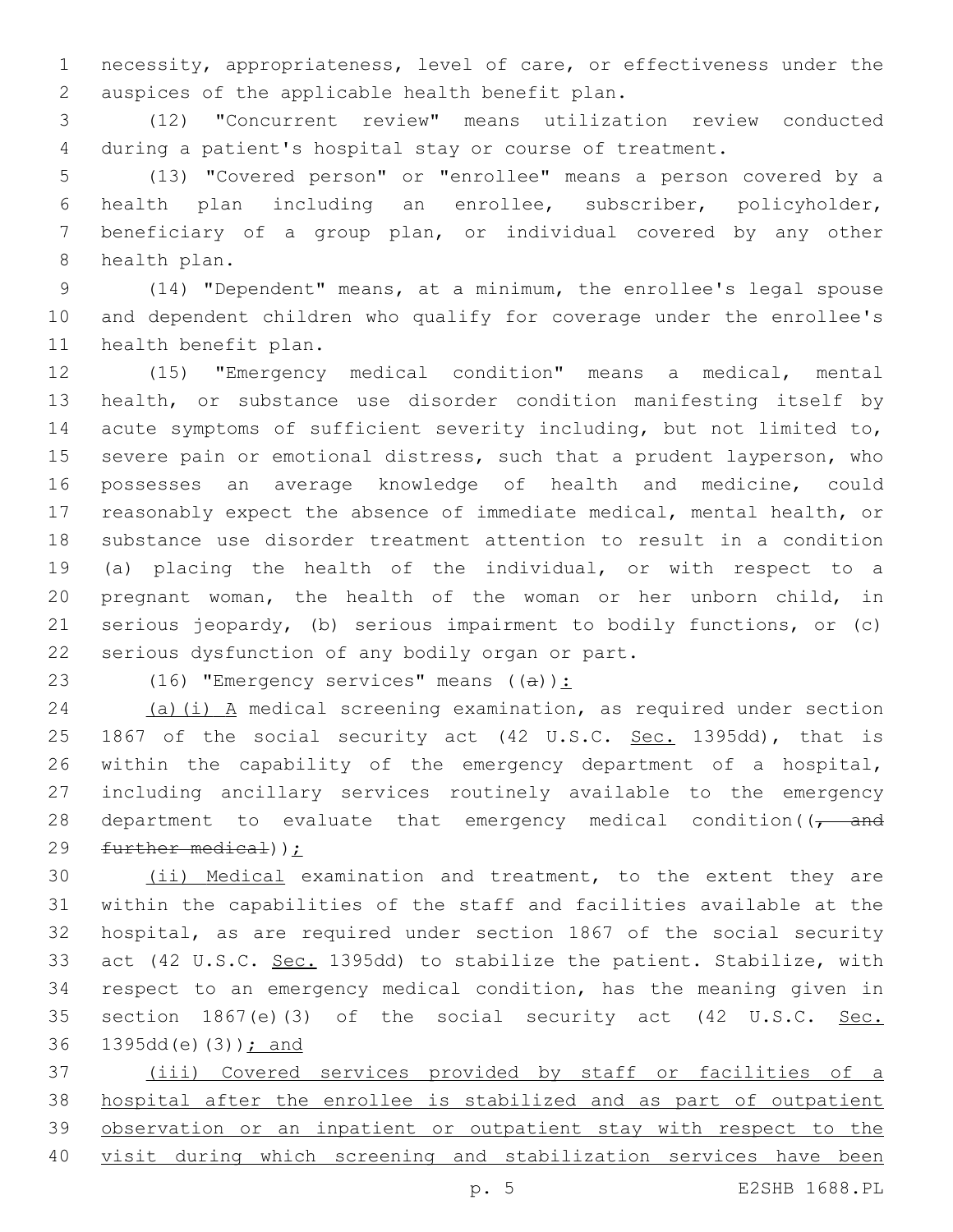furnished. Poststabilization services relate to medical, mental 2 health, or substance use disorder treatment necessary in the short term to avoid placing the health of the individual, or with respect to a pregnant woman, the health of the woman or her unborn child, in serious jeopardy, serious impairment to bodily functions, or serious 6 dysfunction of any bodily organ or part; or

 (b)(i) A screening examination that is within the capability of a behavioral health emergency services provider including ancillary services routinely available to the behavioral health emergency 10 services provider to evaluate that emergency medical condition;

 (ii) Examination and treatment, to the extent they are within the capabilities of the staff and facilities available at the behavioral 13 health emergency services provider, as are required under section 1867 of the social security act (42 U.S.C. Sec. 1395dd) or as would be required under such section if such section applied to behavioral 16 health emergency services providers, to stabilize the patient. 17 Stabilize, with respect to an emergency medical condition, has the meaning given in section 1867(e)(3) of the social security act (42 U.S.C. Sec. 1395dd(e)(3)); and

 (iii) Covered behavioral health services provided by staff or facilities of a behavioral health emergency services provider after the enrollee is stabilized and as part of outpatient observation or an inpatient or outpatient stay with respect to the visit during which screening and stabilization services have been furnished. Poststabilization services relate to mental health or substance use disorder treatment necessary in the short term to avoid placing the health of the individual, or with respect to a pregnant woman, the health of the woman or her unborn child, in serious jeopardy, serious impairment to bodily functions, or serious dysfunction of any bodily 30 organ or part.

 (17) "Employee" has the same meaning given to the term, as of January 1, 2008, under section 3(6) of the federal employee 33 retirement income security act of 1974.

 (18) "Enrollee point-of-service cost-sharing" or "cost-sharing" means amounts paid to health carriers directly providing services, health care providers, or health care facilities by enrollees and may 37 include copayments, coinsurance, or deductibles.

- (19) "Essential health benefit categories" means:
- 39 (a) Ambulatory patient services;
- (b) Emergency services;40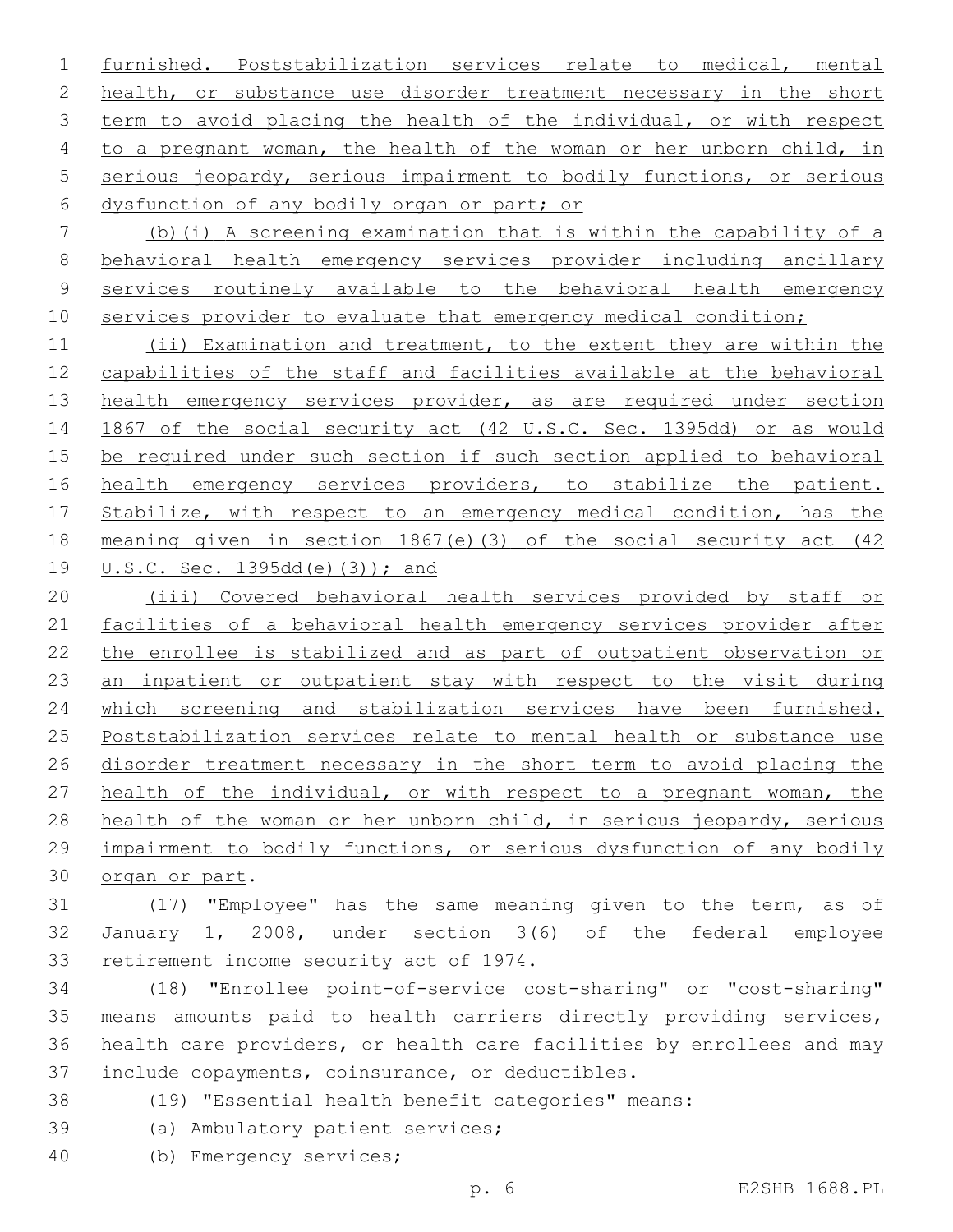- 
- (c) Hospitalization;1

2 (d) Maternity and newborn care;

 (e) Mental health and substance use disorder services, including 4 behavioral health treatment;

5 (f) Prescription drugs;

(g) Rehabilitative and habilitative services and devices;

7 (h) Laboratory services;

 (i) Preventive and wellness services and chronic disease 9 management; and

(j) Pediatric services, including oral and vision care.

 (20) "Exchange" means the Washington health benefit exchange 12 established under chapter 43.71 RCW.

 (21) "Final external review decision" means a determination by an independent review organization at the conclusion of an external 15 review.

 (22) "Final internal adverse benefit determination" means an adverse benefit determination that has been upheld by a health plan or carrier at the completion of the internal appeals process, or an adverse benefit determination with respect to which the internal appeals process has been exhausted under the exhaustion rules 21 described in RCW 48.43.530 and 48.43.535.

 (23) "Grandfathered health plan" means a group health plan or an individual health plan that under section 1251 of the patient protection and affordable care act, P.L. 111-148 (2010) and as 25 amended by the health care and education reconciliation act, P.L. 111-152 (2010) is not subject to subtitles A or C of the act as 27 amended.

 (24) "Grievance" means a written complaint submitted by or on behalf of a covered person regarding service delivery issues other than denial of payment for medical services or nonprovision of medical services, including dissatisfaction with medical care, waiting time for medical services, provider or staff attitude or demeanor, or dissatisfaction with service provided by the health 34 carrier.

 (25) "Health care facility" or "facility" means hospices licensed under chapter 70.127 RCW, hospitals licensed under chapter 70.41 RCW, rural health care facilities as defined in RCW 70.175.020, psychiatric hospitals licensed under chapter 71.12 RCW, nursing homes licensed under chapter 18.51 RCW, community mental health centers licensed under chapter 71.05 or 71.24 RCW, kidney disease treatment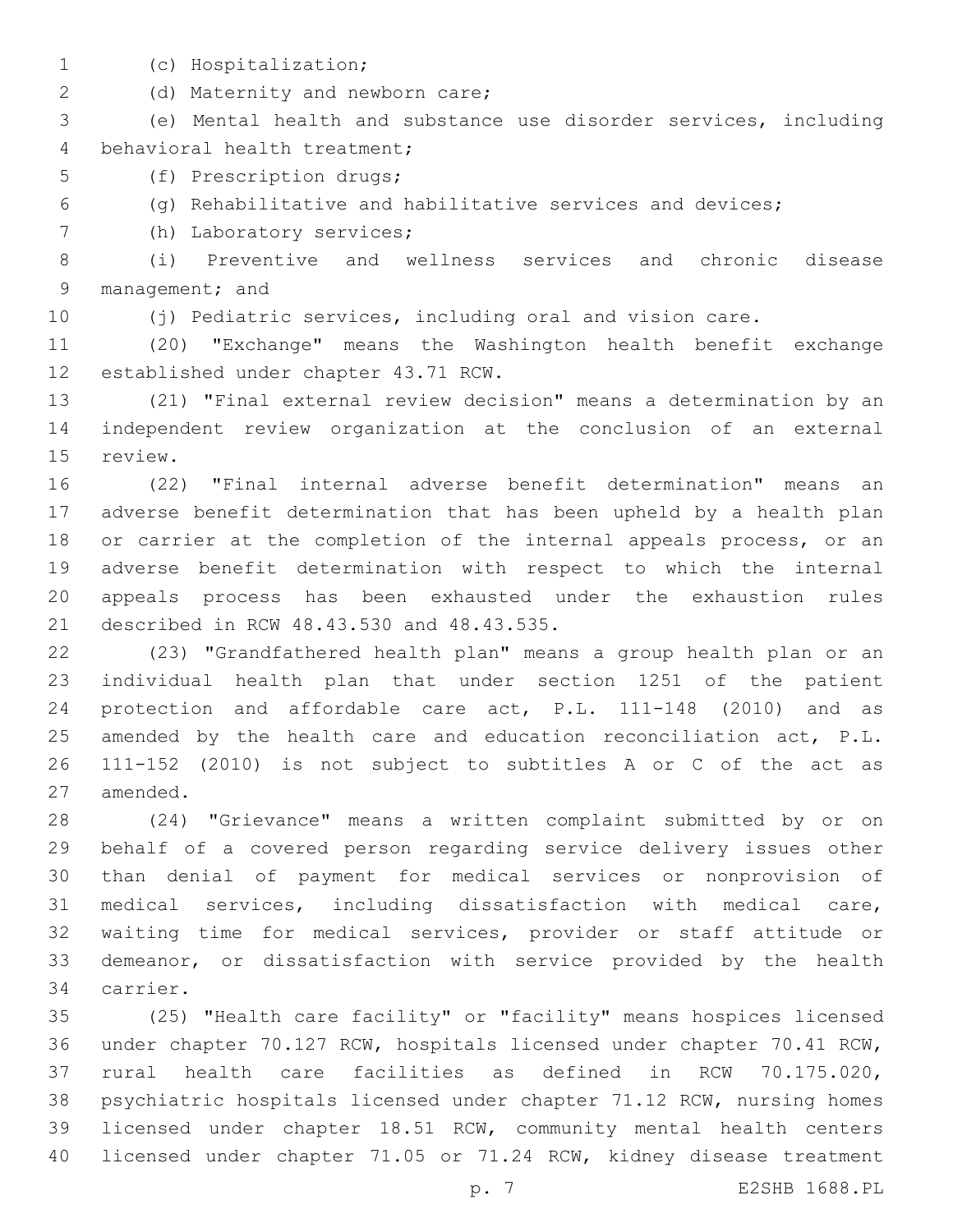centers licensed under chapter 70.41 RCW, ambulatory diagnostic, 2 treatment, or surgical facilities licensed under chapter 70.41 or 70.230 RCW, drug and alcohol treatment facilities licensed under chapter 70.96A RCW, and home health agencies licensed under chapter 70.127 RCW, and includes such facilities if owned and operated by a political subdivision or instrumentality of the state and such other facilities as required by federal law and implementing regulations.

(26) "Health care provider" or "provider" means:

 (a) A person regulated under Title 18 or chapter 70.127 RCW, to practice health or health-related services or otherwise practicing health care services in this state consistent with state law; or

 (b) An employee or agent of a person described in (a) of this subsection, acting in the course and scope of his or her employment.

 (27) "Health care service" means that service offered or provided by health care facilities and health care providers relating to the prevention, cure, or treatment of illness, injury, or disease.

 (28) "Health carrier" or "carrier" means a disability insurer regulated under chapter 48.20 or 48.21 RCW, a health care service contractor as defined in RCW 48.44.010, or a health maintenance organization as defined in RCW 48.46.020, and includes "issuers" as that term is used in the patient protection and affordable care act (P.L. 111-148).22

 (29) "Health plan" or "health benefit plan" means any policy, contract, or agreement offered by a health carrier to provide, arrange, reimburse, or pay for health care services except the 26 following:

 (a) Long-term care insurance governed by chapter 48.84 or 48.83 28 RCW;

 (b) Medicare supplemental health insurance governed by chapter 30 48.66 RCW;

 (c) Coverage supplemental to the coverage provided under chapter 32 55, Title 10, United States Code;

 (d) Limited health care services offered by limited health care service contractors in accordance with RCW 48.44.035;

(e) Disability income;35

 (f) Coverage incidental to a property/casualty liability insurance policy such as automobile personal injury protection 38 coverage and homeowner quest medical;

39 (g) Workers' compensation coverage;

40 (h) Accident only coverage;

p. 8 E2SHB 1688.PL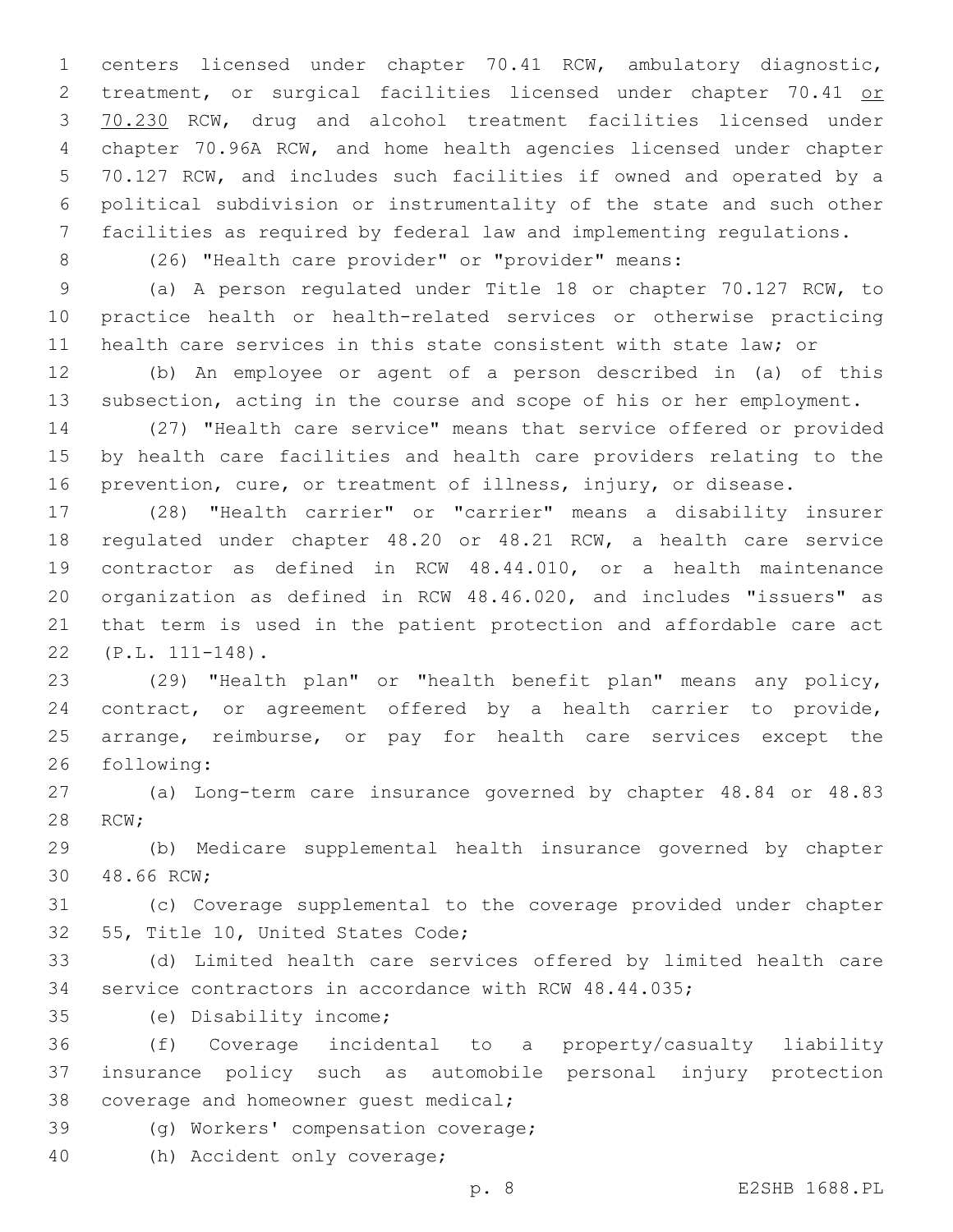(i) Specified disease or illness-triggered fixed payment insurance, hospital confinement fixed payment insurance, or other fixed payment insurance offered as an independent, noncoordinated benefit;4

(j) Employer-sponsored self-funded health plans;

(k) Dental only and vision only coverage;6

 (l) Plans deemed by the insurance commissioner to have a short- term limited purpose or duration, or to be a student-only plan that is guaranteed renewable while the covered person is enrolled as a regular full-time undergraduate or graduate student at an accredited higher education institution, after a written request for such classification by the carrier and subsequent written approval by the 13 insurance commissioner;

 (m) Civilian health and medical program for the veterans affairs 15 administration (CHAMPVA); and

 (n) Stand-alone prescription drug coverage that exclusively supplements medicare part D coverage provided through an employer group waiver plan under federal social security act regulation 42 19 C.F.R. Sec. 423.458(c).

 (30) "Individual market" means the market for health insurance coverage offered to individuals other than in connection with a group 22 health plan.

 (31) "In-network" or "participating" means a provider or facility that has contracted with a carrier or a carrier's contractor or subcontractor to provide health care services to enrollees and be reimbursed by the carrier at a contracted rate as payment in full for the health care services, including applicable cost-sharing 28 obligations.

 (32) "Material modification" means a change in the actuarial value of the health plan as modified of more than five percent but 31 less than fifteen percent.

 (33) "Open enrollment" means a period of time as defined in rule 33 to be held at the same time each year, during which applicants may enroll in a carrier's individual health benefit plan without being subject to health screening or otherwise required to provide evidence 36 of insurability as a condition for enrollment.

 (34) "Out-of-network" or "nonparticipating" means a provider or facility that has not contracted with a carrier or a carrier's contractor or subcontractor to provide health care services to 40 enrollees.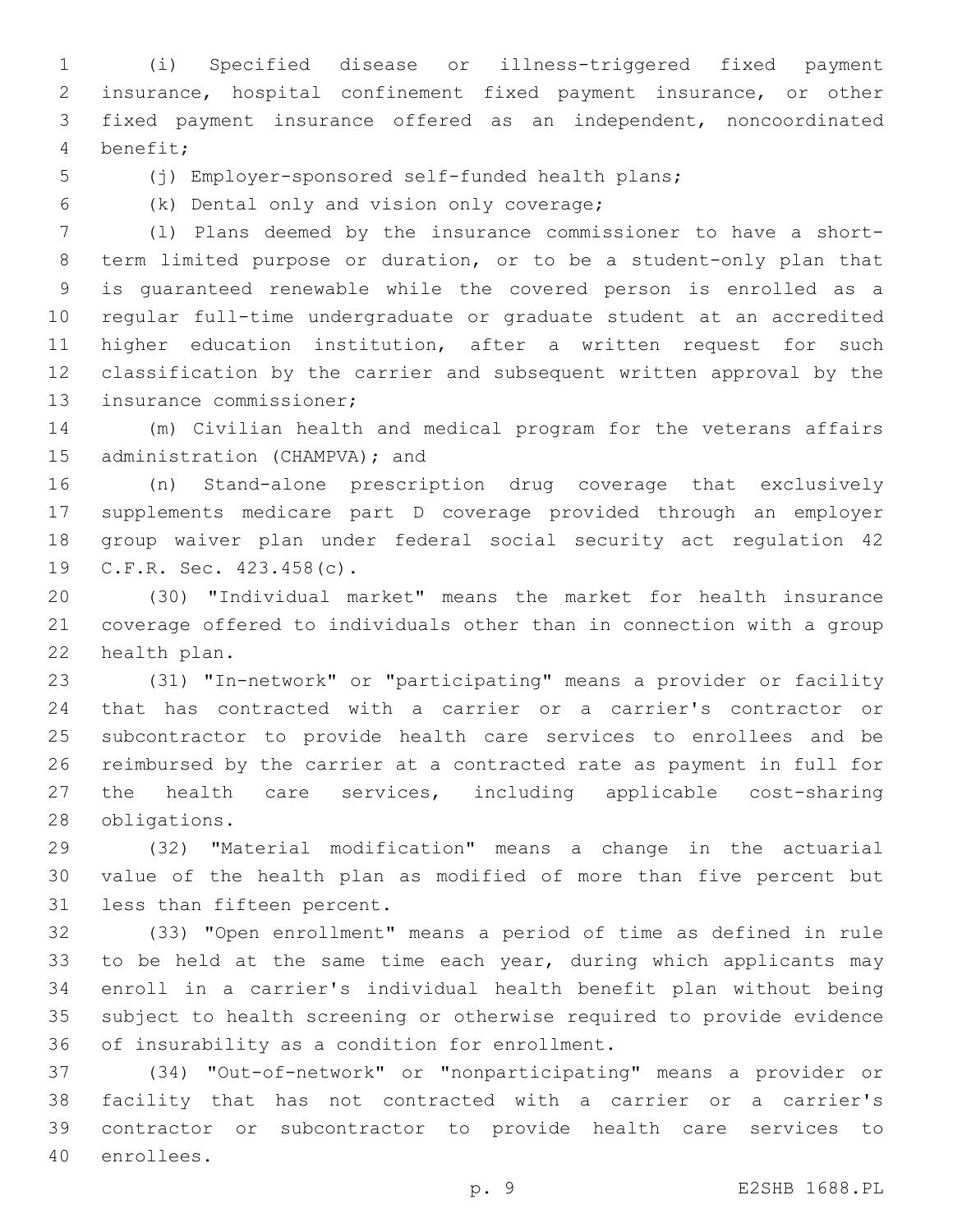(35) "Out-of-pocket maximum" or "maximum out-of-pocket" means the maximum amount an enrollee is required to pay in the form of cost- sharing for covered benefits in a plan year, after which the carrier covers the entirety of the allowed amount of covered benefits under 5 the contract of coverage.

 (36) "Preexisting condition" means any medical condition, illness, or injury that existed any time prior to the effective date 8 of coverage.

 (37) "Premium" means all sums charged, received, or deposited by a health carrier as consideration for a health plan or the 11 continuance of a health plan. Any assessment or any "membership," "policy," "contract," "service," or similar fee or charge made by a health carrier in consideration for a health plan is deemed part of the premium. "Premium" shall not include amounts paid as enrollee 15 point-of-service cost-sharing.

16 (38)(a) "Protected individual" means:

 (i) An adult covered as a dependent on the enrollee's health benefit plan, including an individual enrolled on the health benefit plan of the individual's registered domestic partner; or

 (ii) A minor who may obtain health care without the consent of a parent or legal guardian, pursuant to state or federal law.

 (b) "Protected individual" does not include an individual deemed not competent to provide informed consent for care under RCW 24 11.88.010(1)(e).

 (39) "Review organization" means a disability insurer regulated under chapter 48.20 or 48.21 RCW, health care service contractor as defined in RCW 48.44.010, or health maintenance organization as defined in RCW 48.46.020, and entities affiliated with, under contract with, or acting on behalf of a health carrier to perform a utilization review.30

 (40) "Sensitive health care services" means health services related to reproductive health, sexually transmitted diseases, substance use disorder, gender dysphoria, gender affirming care, 34 domestic violence, and mental health.

 (41) "Small employer" or "small group" means any person, firm, corporation, partnership, association, political subdivision, sole proprietor, or self-employed individual that is actively engaged in business that employed an average of at least one but no more than fifty employees, during the previous calendar year and employed at least one employee on the first day of the plan year, is not formed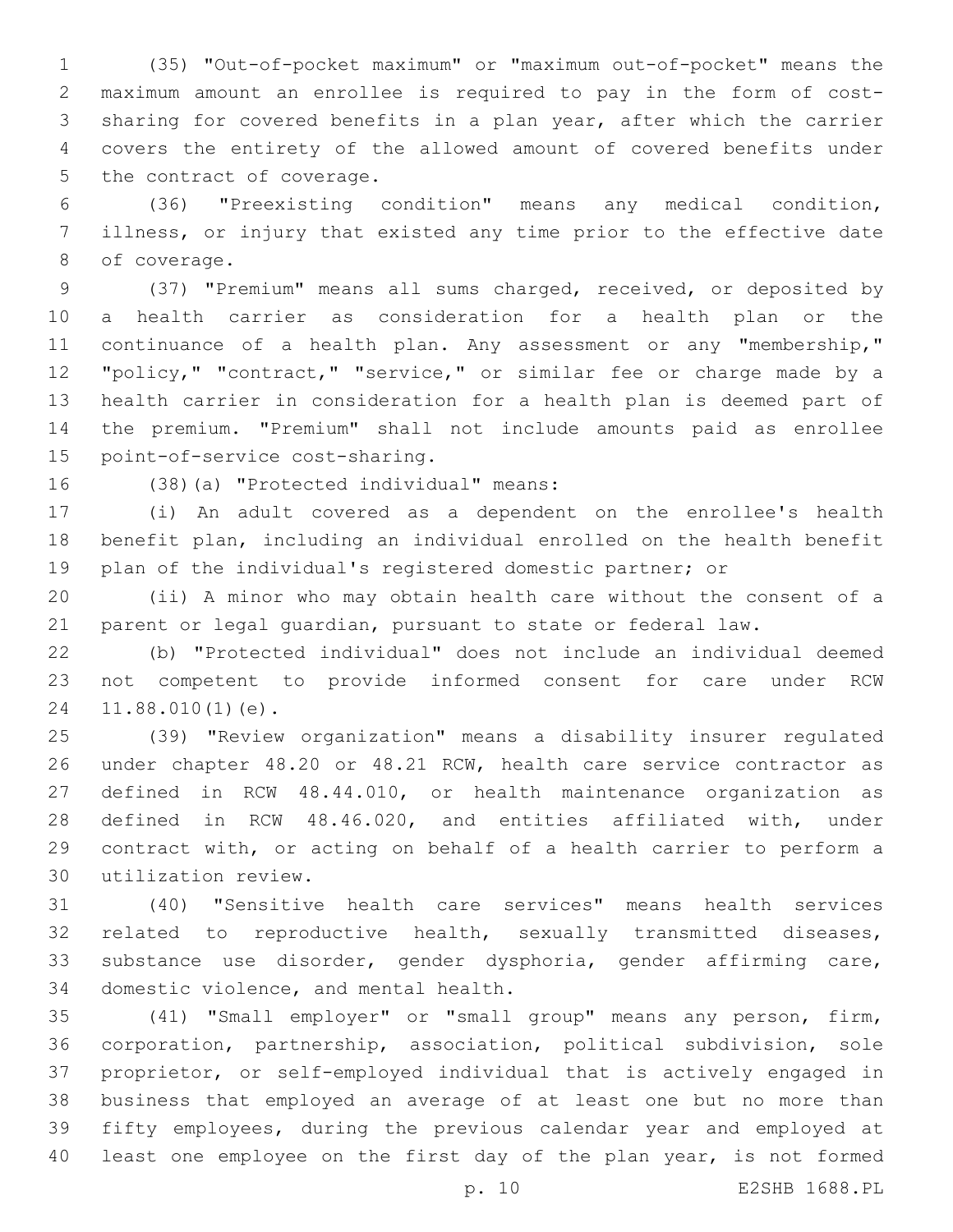primarily for purposes of buying health insurance, and in which a bona fide employer-employee relationship exists. In determining the number of employees, companies that are affiliated companies, or that are eligible to file a combined tax return for purposes of taxation by this state, shall be considered an employer. Subsequent to the issuance of a health plan to a small employer and for the purpose of determining eligibility, the size of a small employer shall be determined annually. Except as otherwise specifically provided, a small employer shall continue to be considered a small employer until the plan anniversary following the date the small employer no longer meets the requirements of this definition. A self-employed individual or sole proprietor who is covered as a group of one must also: (a) Have been employed by the same small employer or small group for at least twelve months prior to application for small group coverage, and (b) verify that he or she derived at least seventy-five percent of his or her income from a trade or business through which the individual or sole proprietor has attempted to earn taxable income and for which he or she has filed the appropriate internal revenue service form 1040, schedule C or F, for the previous taxable year, except a self-employed individual or sole proprietor in an agricultural trade or business, must have derived at least fifty-one percent of his or her income from the trade or business through which the individual or sole proprietor has attempted to earn taxable income and for which he or she has filed the appropriate internal 25 revenue service form 1040, for the previous taxable year.

 (42) "Special enrollment" means a defined period of time of not less than thirty-one days, triggered by a specific qualifying event experienced by the applicant, during which applicants may enroll in the carrier's individual health benefit plan without being subject to health screening or otherwise required to provide evidence of 31 insurability as a condition for enrollment.

 (43) "Standard health questionnaire" means the standard health 33 questionnaire designated under chapter 48.41 RCW.

 (44) (("Surgical or ancillary services" means surgery, anesthesiology, pathology, radiology, laboratory, or hospitalist services.

37 (45)) "Utilization review" means the prospective, concurrent, or retrospective assessment of the necessity and appropriateness of the allocation of health care resources and services of a provider or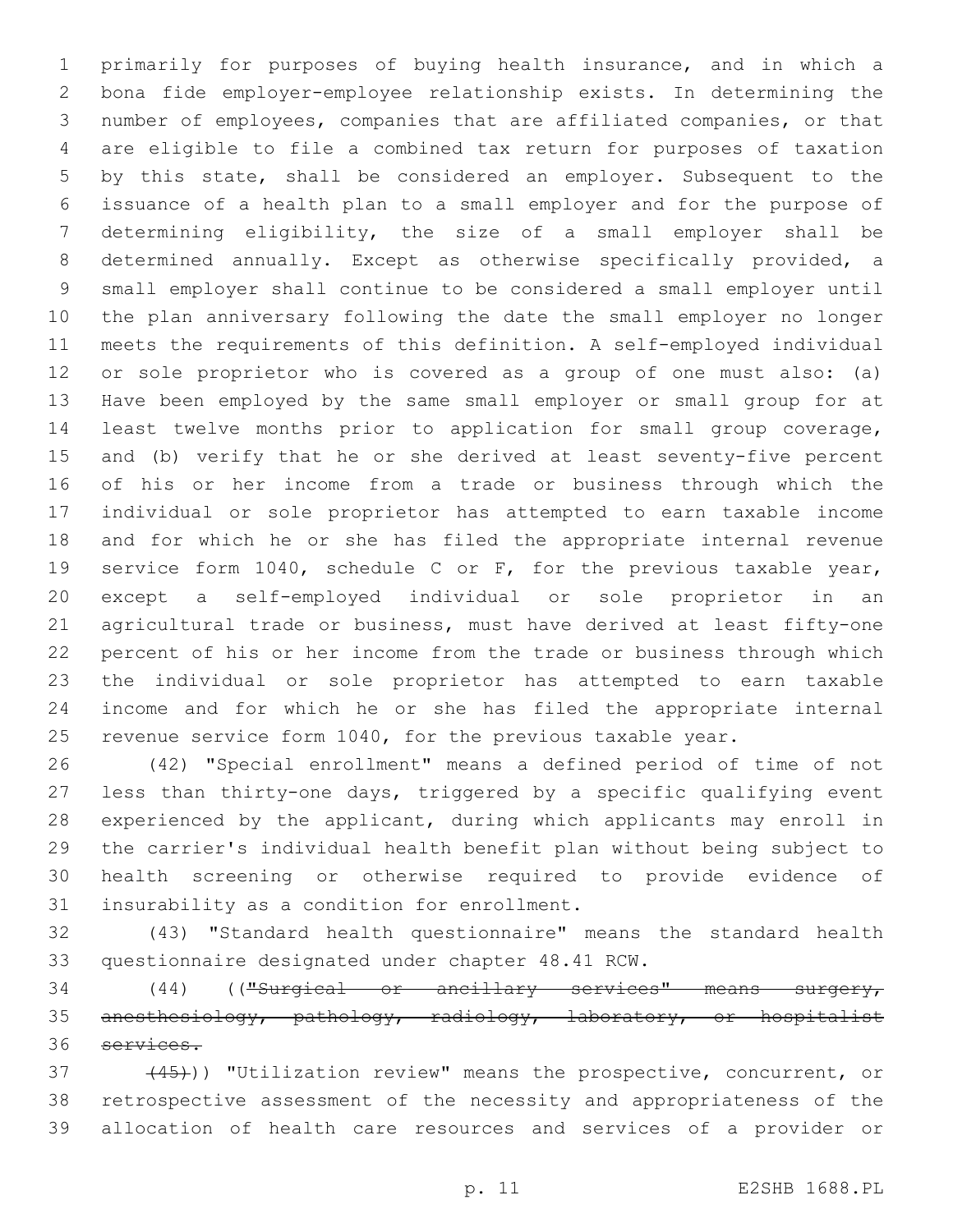facility, given or proposed to be given to an enrollee or group of 2 enrollees.

3 (((46))) (45) "Wellness activity" means an explicit program of an activity consistent with department of health guidelines, such as, smoking cessation, injury and accident prevention, reduction of alcohol misuse, appropriate weight reduction, exercise, automobile and motorcycle safety, blood cholesterol reduction, and nutrition education for the purpose of improving enrollee health status and 9 reducing health service costs.

 (46) "Nonemergency health care services performed by nonparticipating providers at certain participating facilities" means covered items or services other than emergency services with respect 13 to a visit at a participating health care facility, as provided in section 2799A-1(b) of the public health service act (42 U.S.C. Sec. 300gg-111(b)), 45 C.F.R. Sec. 149.30, and 45 C.F.R. Sec. 149.120 as 16 in effect on the effective date of this section.

 (47) "Air ambulance service" has the same meaning as defined in section 2799A-2 of the public health service act (42 U.S.C. Sec. 300gg-112) and implementing federal regulations in effect on the effective date of this section.

 (48) "Behavioral health emergency services provider" means emergency services provided in the following settings:

(a) A crisis stabilization unit as defined in RCW 71.05.020;

 (b) An evaluation and treatment facility that can provide 25 directly, or by direct arrangement with other public or private 26 agencies, emergency evaluation and treatment, outpatient care, and 27 timely and appropriate inpatient care to persons suffering from a mental disorder, and which is licensed or certified as such by the 29 department of health;

 (c) An agency certified by the department of health under chapter 71.24 RCW to provide outpatient crisis services;

(d) A triage facility as defined in RCW 71.05.020;

 (e) An agency certified by the department of health under chapter 71.24 RCW to provide medically managed or medically monitored withdrawal management services; or

 (f) A mobile rapid response crisis team as defined in RCW 71.24.025 that is contracted with a behavioral health administrative services organization operating under RCW 71.24.045 to provide crisis response services in the behavioral health administrative services organization's service area.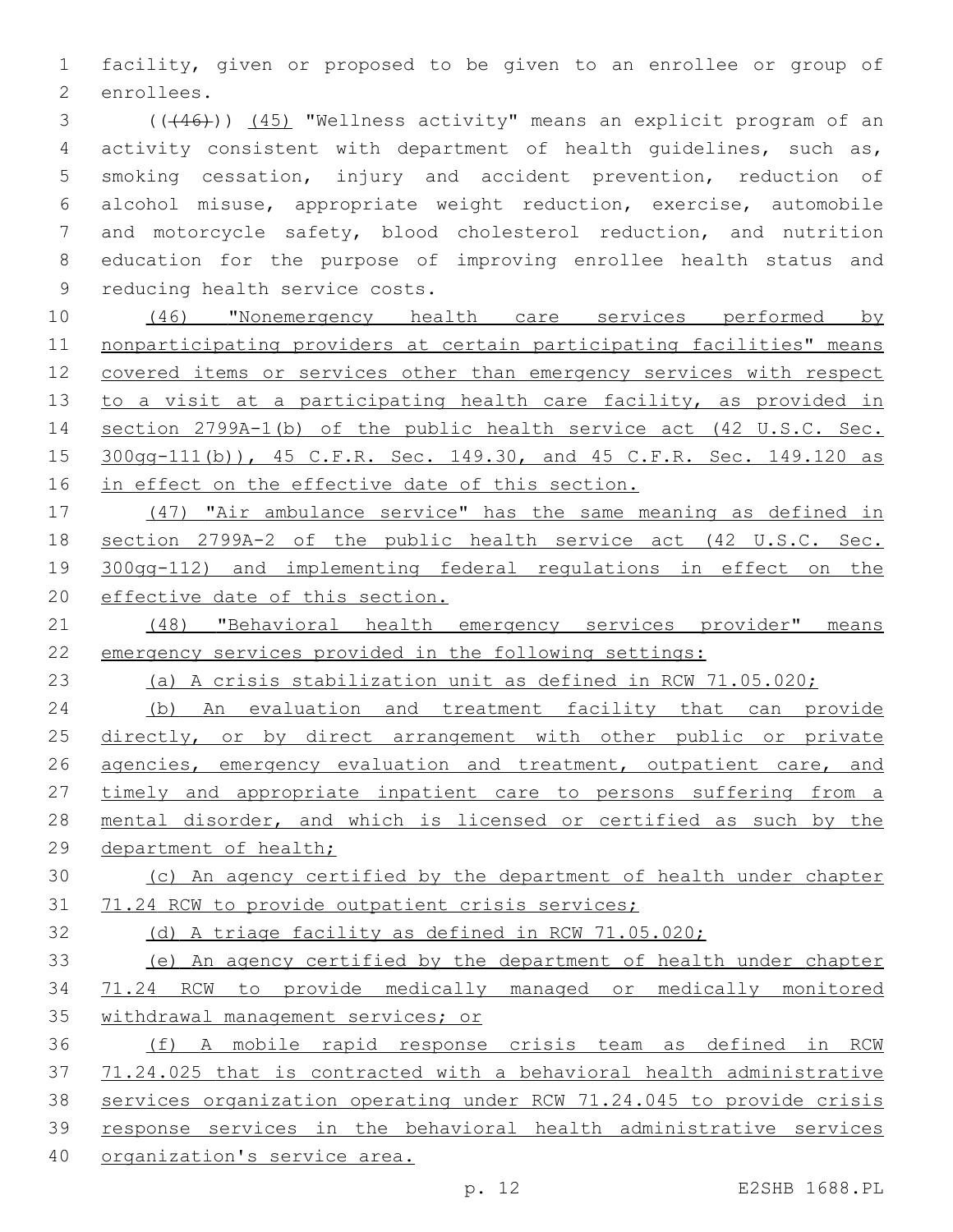1 **Sec. 3.** RCW 48.43.093 and 2019 c 427 s 3 are each amended to 2 read as follows:

3 (1) ((When conducting a review of the necessity and 4 appropriateness of emergency services or making a benefit 5 determination for emergency services: ()

6 (a) A health carrier shall cover emergency services ((necessary 7 to screen and stabilize)) provided to a covered person if a prudent 8 layperson acting reasonably would have believed that an emergency 9 medical condition existed. In addition, a health carrier shall not 10 require prior authorization of emergency services ((provided prior to 11 the point of stabilization)) if a prudent layperson acting reasonably 12 would have believed that an emergency medical condition existed. With 13 respect to care obtained from ((an out-of-network)) a 14 nonparticipating hospital emergency department or behavioral health 15 emergency services provider, a health carrier shall cover emergency 16 services ((necessary to screen and stabilize a covered person)). In 17 addition, a health carrier shall not require prior authorization of 18 ((the)) emergency services ((provided prior to the point of 19 stabilization)).

20 (b) ((If an authorized representative of a health carrier 21 authorizes coverage of emergency services, the health carrier shall 22 not subsequently retract its authorization after the emergency 23 services have been provided, or reduce payment for an item or service 24 furnished in reliance on approval, unless the approval was based on a 25 material misrepresentation about the covered person's health 26 condition made by the provider of emergency services)) A health 27 carrier shall cover emergency services without limiting what 28 constitutes an emergency medical condition solely on the basis of 29 diagnosis codes. Any determination of whether the prudent layperson 30 standard has been met must be based on all pertinent documentation 31 and be focused on the presenting symptoms and not solely on the final 32 diagnosis.

 $($  ( $($   $($   $($   $($   $))$   $($   $2)$  Coverage of emergency services may be subject to 34 applicable in-network copayments, coinsurance, and deductibles, as 35 provided in chapter 48.49 RCW.

 (((2) If a health carrier requires preauthorization for postevaluation or poststabilization services, the health carrier shall provide access to an authorized representative twenty-four hours a day, seven days a week, to facilitate review. In order for postevaluation or poststabilization services to be covered by the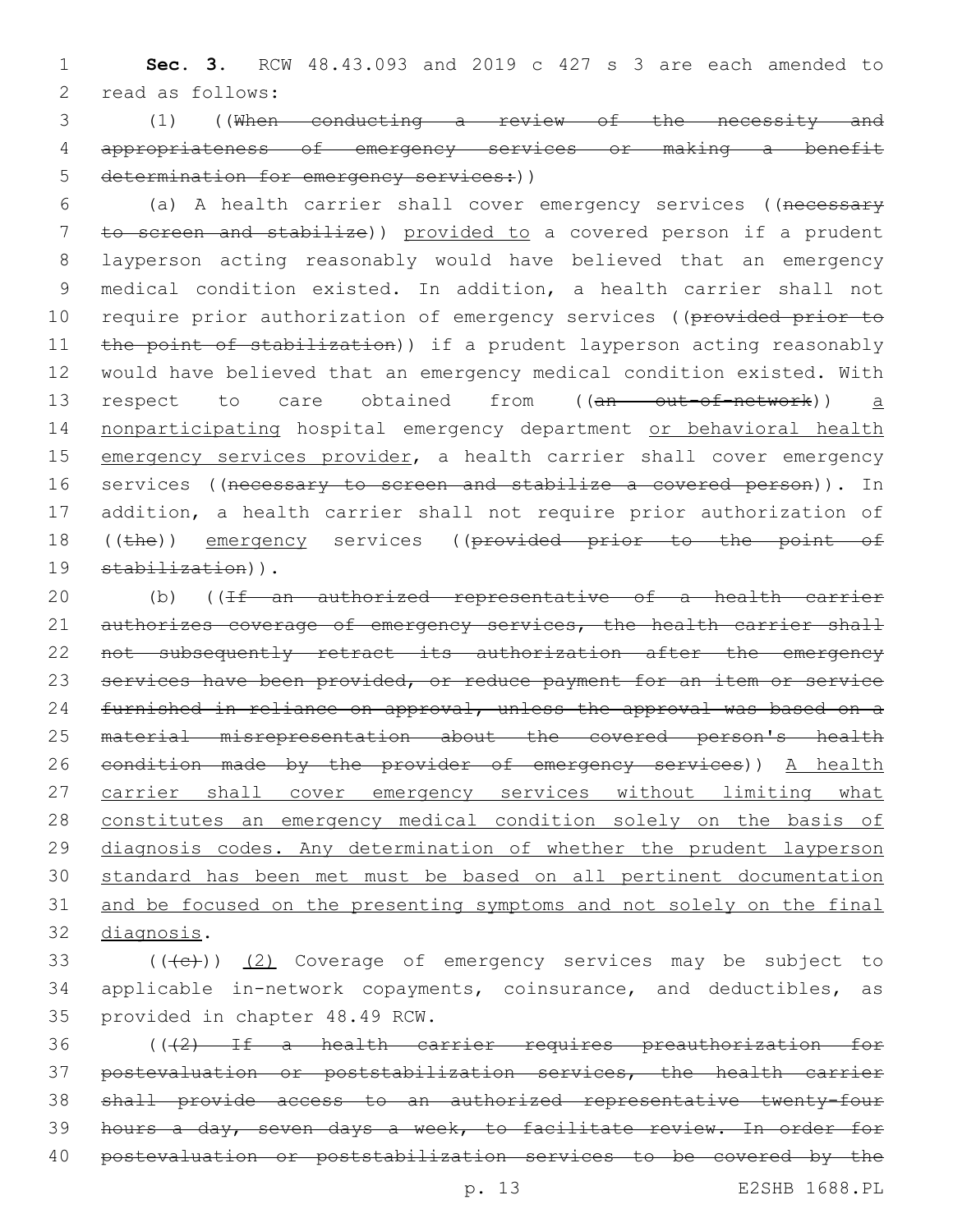1 health carrier, the provider or facility must make a documented good 2 faith effort to contact the covered person's health carrier within 3 thirty minutes of stabilization, if the covered person needs to be 4 stabilized. The health carrier's authorized representative is 5 required to respond to a telephone request for preauthorization from 6 a provider or facility within thirty minutes. Failure of the health 7 carrier to respond within thirty minutes constitutes authorization 8 for the provision of immediately required medically necessary 9 postevaluation and poststabilization services, unless the health 10 carrier documents that it made a good faith effort but was unable to 11 reach the provider or facility within thirty minutes after receiving 12 the request.

13 (3) A health carrier shall immediately arrange for an alternative 14 plan of treatment for the covered person if an out-of-network 15 emergency provider and health carrier cannot reach an agreement on 16 which services are necessary beyond those immediately necessary to 17 stabilize the covered person consistent with state and federal laws.

 $(4)$ ) (3) Nothing in this section is to be construed as 19 prohibiting ((the)) a health carrier from (( $\frac{1}{2}$ ):

20 (a) Requiring notification of stabilization or inpatient 21  $\alpha$  admission within the time frame specified in ((the)) its contract 22 ((for inpatient admission)) with the hospital or behavioral health 23 emergency services provider or as soon thereafter as medically 24 possible but no less than twenty-four hours((- Nothing in this 25 section is to be construed as preventing the health carrier from 26 reserving the right to require transfer of a hospitalized covered 27 person upon stabilization. Follow-up)); or

 (b) Requiring a hospital or emergency behavioral health emergency 29 services provider to make a documented good faith effort to notify the covered person's health carrier within 48 hours of stabilization, or by the end of the business day following the day the stabilization occurs, whichever is later, if the covered person needs to be stabilized. If a health carrier requires such notification, the health carrier shall provide access to an authorized representative 35 seven days a week to receive notifications.

36 (4) Except to the extent provided otherwise in this section, 37 follow-up care that is a direct result of the emergency must be 38 obtained in accordance with the health plan's usual terms and 39 conditions of coverage. All other terms and conditions of coverage 40 may be applied to emergency services.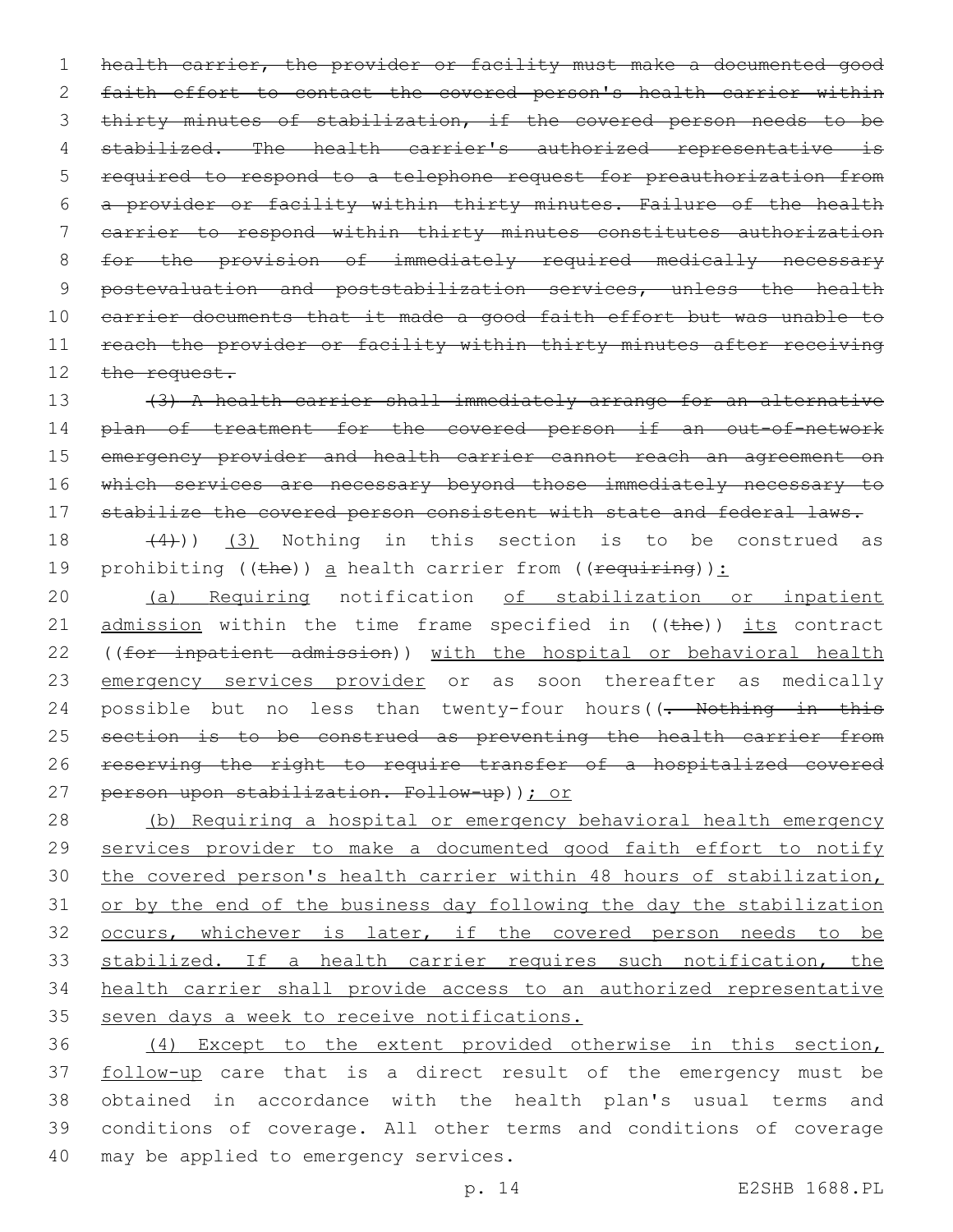**Sec. 4.** RCW 48.43.535 and 2012 c 211 s 21 are each amended to 2 read as follows:

 (1) There is a need for a process for the fair consideration of disputes relating to decisions by carriers that offer a health plan to deny, modify, reduce, or terminate coverage of or payment for health care services for an enrollee. For purposes of this section, "carrier" also applies to a health plan if the health plan administers the appeal process directly or through a third party.

 (2) An enrollee may seek review by a certified independent review organization of a carrier's decision to deny, modify, reduce, or 11 terminate coverage of or payment for a health care service or of any adverse determination made by a carrier under RCW 48.49.020, 48.49.030, or sections 2799A-1 or 2799A-2 of the public health service act (42 U.S.C. Secs. 300gg-111 or 300gg-112) and implementing 15 federal regulations in effect as of the effective date of this 16 section, after exhausting the carrier's grievance process and receiving a decision that is unfavorable to the enrollee, or after the carrier has exceeded the timelines for grievances provided in RCW 48.43.530, without good cause and without reaching a decision.

 (3) The commissioner must establish and use a rotational registry system for the assignment of a certified independent review organization to each dispute. The system should be flexible enough to ensure that an independent review organization has the expertise necessary to review the particular medical condition or service at issue in the dispute, and that any approved independent review organization does not have a conflict of interest that will influence 27 its independence.

 (4) Carriers must provide to the appropriate certified independent review organization, not later than the third business day after the date the carrier receives a request for review, a copy 31 of:

 (a) Any medical records of the enrollee that are relevant to the 33 review;

 (b) Any documents used by the carrier in making the determination 35 to be reviewed by the certified independent review organization;

 (c) Any documentation and written information submitted to the 37 carrier in support of the appeal; and

 (d) A list of each physician or health care provider who has provided care to the enrollee and who may have medical records relevant to the appeal. Health information or other confidential or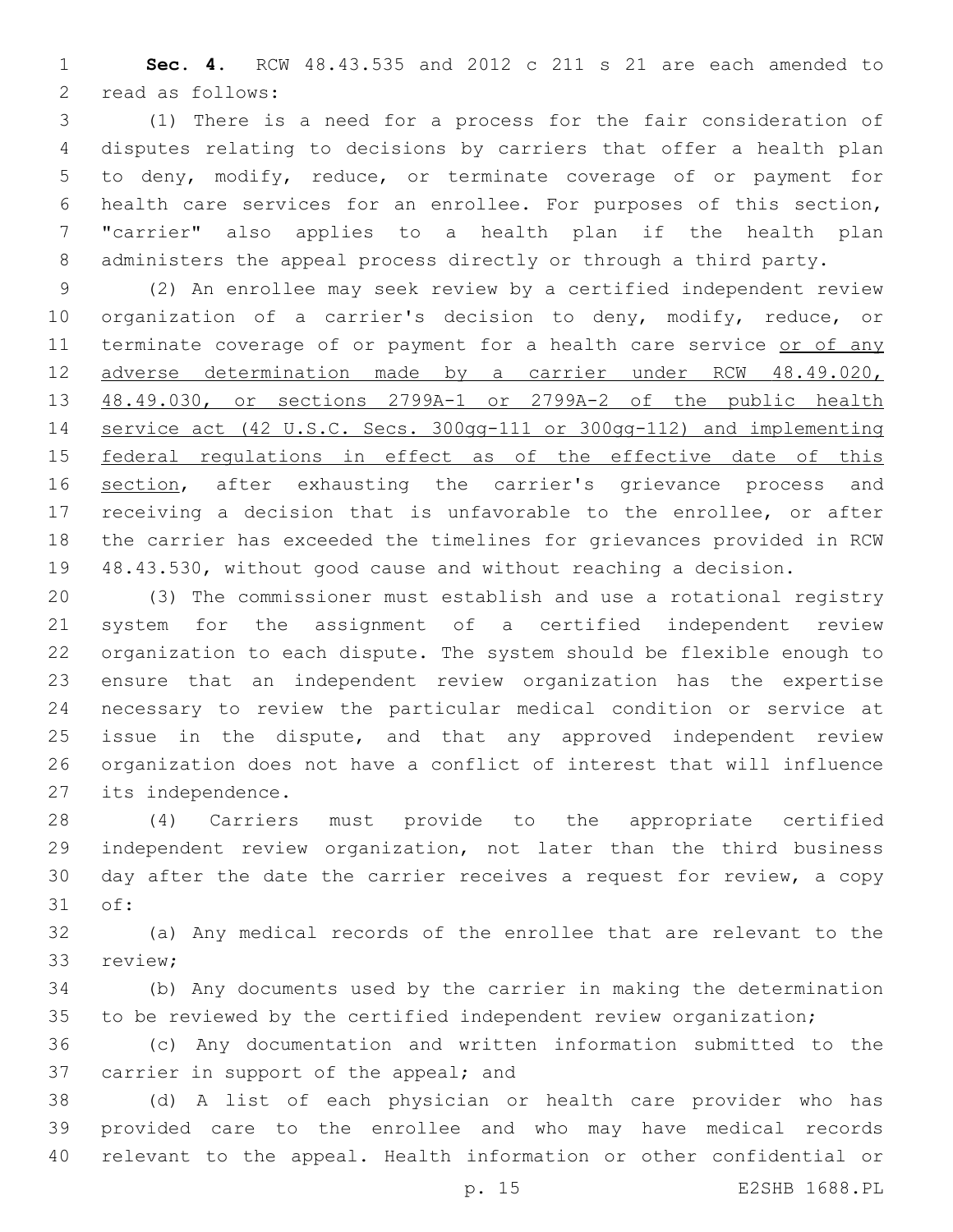proprietary information in the custody of a carrier may be provided to an independent review organization, subject to rules adopted by 3 the commissioner.

 (5) Enrollees must be provided with at least five business days to submit to the independent review organization in writing additional information that the independent review organization must consider when conducting the external review. The independent review organization must forward any additional information submitted by an enrollee to the plan or carrier within one business day of receipt by 10 the independent review organization.

 (6) The medical reviewers from a certified independent review organization will make determinations regarding the medical necessity 13 or appropriateness of, and the application of health plan coverage provisions to, health care services for an enrollee. The medical reviewers' determinations must be based upon their expert medical judgment, after consideration of relevant medical, scientific, and cost-effectiveness evidence, and medical standards of practice in the state of Washington. Except as provided in this subsection, the certified independent review organization must ensure that determinations are consistent with the scope of covered benefits as outlined in the medical coverage agreement. Medical reviewers may override the health plan's medical necessity or appropriateness standards if the standards are determined upon review to be unreasonable or inconsistent with sound, evidence-based medical 25 practice.

 (7) Once a request for an independent review determination has been made, the independent review organization must proceed to a final determination, unless requested otherwise by both the carrier and the enrollee or the enrollee's representative.

 (a) An enrollee or carrier may request an expedited external review if the adverse benefit determination or internal adverse benefit determination concerns an admission, availability of care, 33 continued stay, or health care service for which the claimant received emergency services but has not been discharged from a facility; or involves a medical condition for which the standard external review time frame would seriously jeopardize the life or health of the enrollee or jeopardize the enrollee's ability to regain maximum function. The independent review organization must make its decision to uphold or reverse the adverse benefit determination or final internal adverse benefit determination and notify the enrollee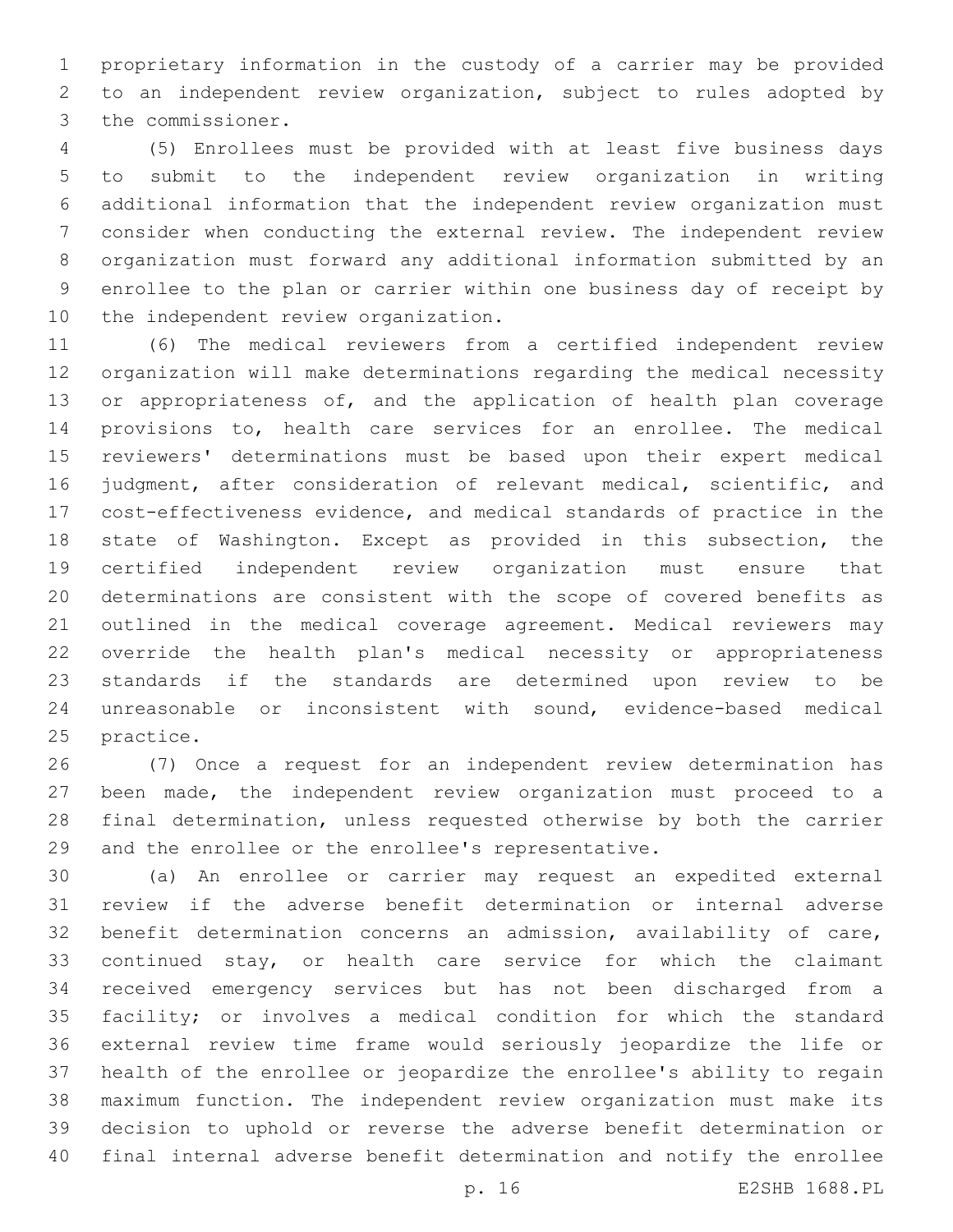and the carrier or health plan of the determination as expeditiously as possible but within not more than seventy-two hours after the receipt of the request for expedited external review. If the notice is not in writing, the independent review organization must provide written confirmation of the decision within forty-eight hours after 6 the date of the notice of the decision.

 (b) For claims involving experimental or investigational treatments, the independent review organization must ensure that adequate clinical and scientific experience and protocols are taken into account as part of the external review process.

 (8) Carriers must timely implement the certified independent review organization's determination, and must pay the certified 13 independent review organization's charges.

 (9) When an enrollee requests independent review of a dispute under this section, and the dispute involves a carrier's decision to modify, reduce, or terminate an otherwise covered health service that an enrollee is receiving at the time the request for review is submitted and the carrier's decision is based upon a finding that the health service, or level of health service, is no longer medically necessary or appropriate, the carrier must continue to provide the health service if requested by the enrollee until a determination is made under this section. If the determination affirms the carrier's decision, the enrollee may be responsible for the cost of the 24 continued health service.

 (10) Each certified independent review organization must maintain written records and make them available upon request to the commissioner.27

 (11) A certified independent review organization may notify the 29 office of the insurance commissioner if, based upon its review of disputes under this section, it finds a pattern of substandard or 31 egregious conduct by a carrier.

 (12)(a) The commissioner shall adopt rules to implement this section after considering relevant standards adopted by national managed care accreditation organizations and the national association 35 of insurance commissioners.

 (b) This section is not intended to supplant any existing authority of the office of the insurance commissioner under this title to oversee and enforce carrier compliance with applicable 39 statutes and rules.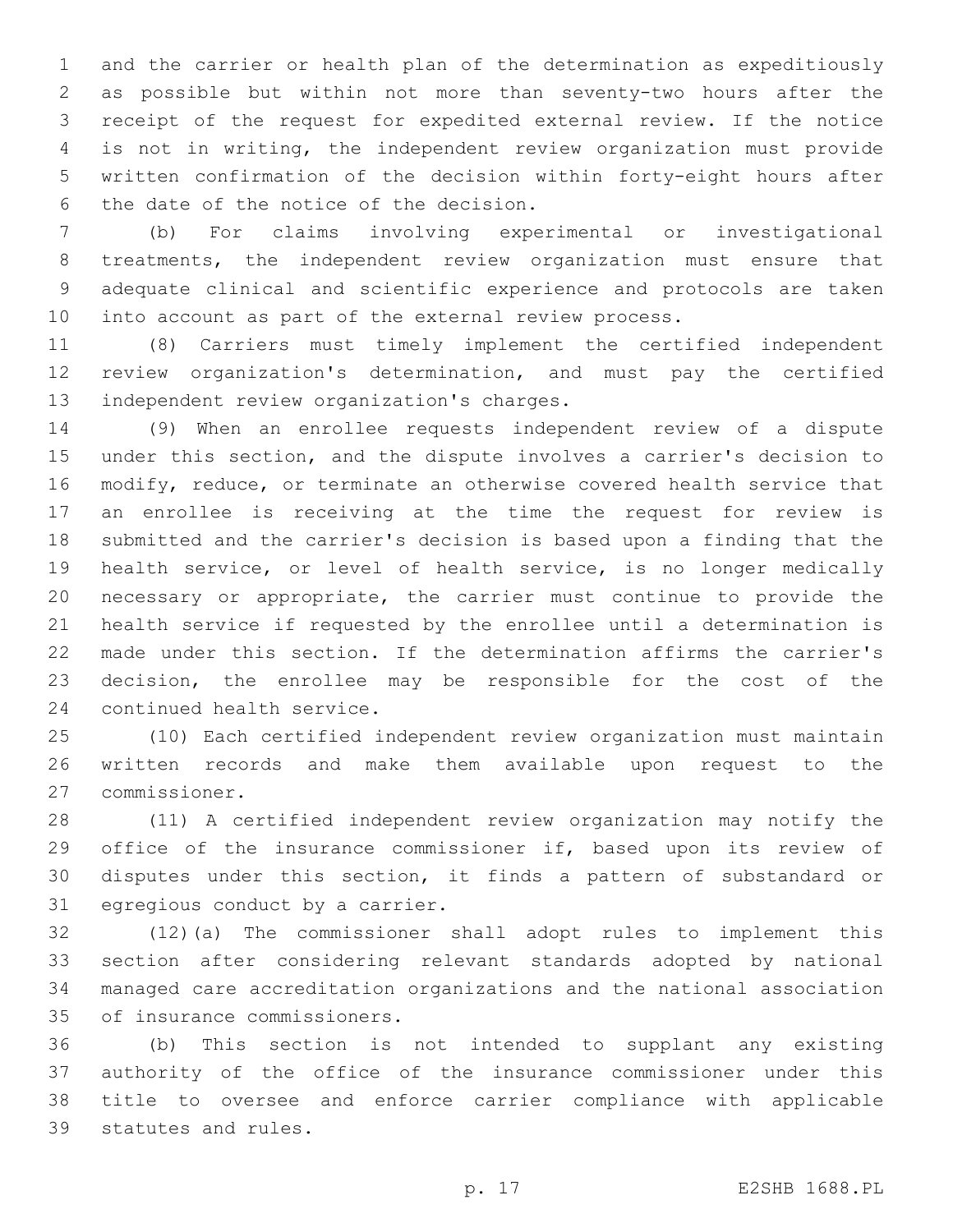NEW SECTION. **Sec. 5.** A new section is added to chapter 48.43 2 RCW to read as follows:

 The commissioner is authorized to enforce provisions of P.L. 116-260 (enacted December 27, 2020, as the consolidated appropriations act of 2021) and implementing federal regulations in effect on the effective date of this section, that are applicable to or regulate the conduct of carriers issuing health plans or grandfathered health plans to residents of Washington state on or after January 1, 2022. In addition to the enforcement actions authorized under RCW 48.02.080, the commissioner may impose a civil monetary penalty in an amount not to exceed \$100 for each day for each individual with respect to which a failure to comply with these 13 provisions occurs.

 **Sec. 6.** RCW 48.49.003 and 2019 c 427 s 1 are each amended to 15 read as follows:

16 (1) The legislature finds that:

 (a) Consumers receive surprise bills or balance bills for 18 services provided at ((out-of-network)) nonparticipating facilities 19 or by ((out-of-network)) nonparticipating health care providers at 20 in-network facilities;

 (b) Consumers must not be placed in the middle of contractual disputes between providers and health insurance carriers; and

 (c) Facilities, providers, and health insurance carriers all share responsibility to ensure consumers have transparent information on network providers and benefit coverage, and the insurance commissioner is responsible for ensuring that provider networks include sufficient numbers and types of contracted providers to reasonably ensure consumers have in-network access for covered 29 benefits.

30 (2) It is the intent of the legislature to:

 (a) Ban balance billing of consumers enrolled in fully insured, regulated insurance plans and plans offered to public employees under chapter 41.05 RCW for the services described in RCW 48.49.020, and to provide self-funded group health plans with an option to elect to be 35 subject to the provisions of this chapter  $((427, \text{ Laws of } 2019))$ ;

 (b) Remove consumers from balance billing disputes and require 37 that (( $\overline{\text{out-of-network}}$ ) nonparticipating providers and carriers 38 negotiate ((out-of-network)) nonparticipating provider payments in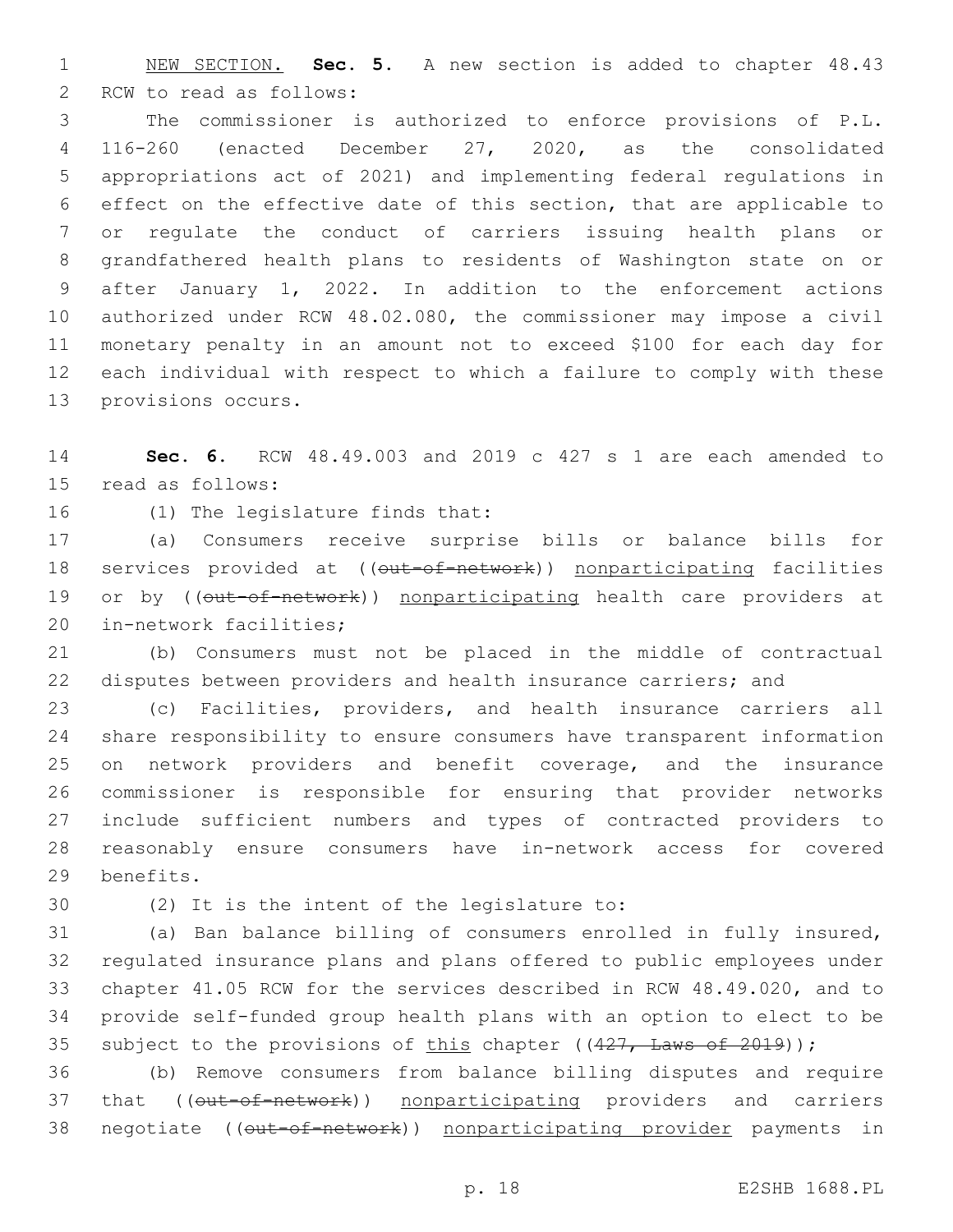1 good faith under the terms of this chapter ((427, Laws of 2019)); 2 ((and))

 (c) Align Washington state law with the federal balance billing prohibitions and transparency protections in sections 2799A-1 et seq. of the public health service act (P.L. 116-260) and implementing federal regulations in effect on the effective date of this section, while maintaining provisions of this chapter that provide greater 8 protection for consumers; and

9 (d) Provide an environment that encourages self-funded groups to 10 negotiate ((out-of-network)) payments in good faith with 11 nonparticipating providers and facilities in return for balance 12 billing protections.

13 **Sec. 7.** RCW 48.49.020 and 2019 c 427 s 6 are each amended to 14 read as follows:

15 (1) ((An out-of-network)) A nonparticipating provider or facility 16 may not balance bill an enrollee for the following health care 17 services as provided in section 2799A-1(b) of the public health 18 service act (42 U.S.C. Sec. 300gg-111(b)) and implementing federal 19 requlations in effect on the effective date of this section:

20 (a) Emergency services provided to an enrollee;  $($   $($  $\Theta$  $\mathbf{r}$  $))$ 

21 (b) Nonemergency health care services ((provided to an enrollee 22 at an in-network hospital licensed under chapter 70.41 RCW or an in-23 network ambulatory surgical facility licensed under chapter 70.230 24 RCW if the services:

25 (i) Involve surgical or ancillary services; and

26 (ii) Are provided by an out-of-network provider)) performed by 27 nonparticipating providers at certain participating facilities; or

28 (c) Air ambulance services.

29 (2) Payment for services described in subsection (1) of this 30 section is subject to the provisions of ((RCW 48.49.030 and 31 48.49.040.

32 (3)(a) Except to the extent provided in (b) of this subsection, the carrier must hold an enrollee harmless from balance billing when emergency services described in subsection (1)(a) of this section are provided by an out-of-network hospital in a state that borders Washington state.

37 (b)(i) Upon the effective date of federal legislation prohibiting 38 balance billing when emergency services described in subsection 39 (1)(a) of this section are provided by a hospital, the carrier no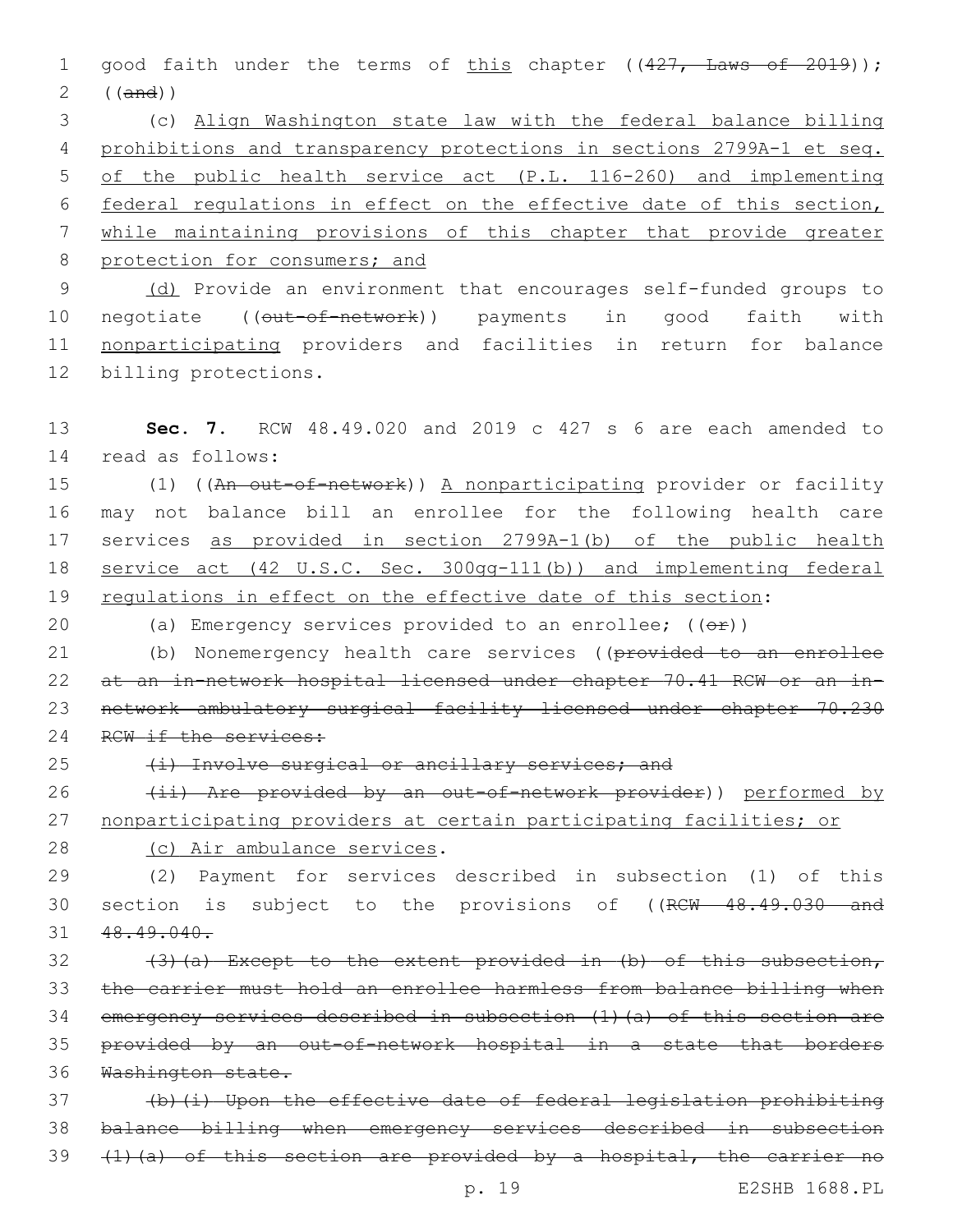1 longer has a duty to hold enrollees harmless from balance billing

2 under (a) of this subsection; or

3 (ii) Upon the effective date of an interstate compact with a 4 state bordering Washington state or enactment of legislation by a 5 state bordering Washington state prohibiting balance billing when 6 emergency services described in subsection (1)(a) of this section are 7 provided by a hospital located in that border state to a Washington 8 state resident, the carrier no longer has a duty to hold enrollees 9 harmless from balance billing under (a) of this subsection for 10 services provided by a hospital in that border state. The 11 commissioner shall engage with border states on appropriate means to 12 prohibit balance billing by out-of-state hospitals of Washington 13 state residents)) sections 2799A-1 and 2799A-2 of the public health 14 service act (42 U.S.C. Secs. 300gg-111 and 300gg-112) and 15 implementing federal regulations in effect on the effective date of 16 this section, except that:

 (a) Until July 1, 2023, or a later date determined by the commissioner, section 9 of this act and RCW 48.49.040 apply to the nonparticipating provider or facility payment standard and dispute resolution process for services described in subsection (1) of this 21 section, other than air ambulance services;

22 (b) A health care provider, health care facility, or air 23 ambulance service provider may not request or require a patient at 24 any time, for any procedure, service, or supply, to sign or otherwise 25 execute by oral, written, or electronic means, any document that 26 would attempt to avoid, waive, or alter any provision of RCW 27 48.49.020 and 48.49.030 or sections 2799A-1 et seq. of the public 28 health service act (P.L. 116-260) and implementing federal 29 regulations in effect on the effective date of this section;

 (c) If the enrollee pays a nonparticipating provider, nonparticipating facility, or nonparticipating air ambulance service provider an amount that exceeds the in-network cost-sharing amount determined under sections 2799A-1 and 2799A-2 of the public health service act (42 U.S.C. Secs. 300gg-111 and 300gg-112) and implementing federal regulations as in effect on the effective date 36 of this section, the provider or facility must refund any amount in excess of the in-network cost-sharing amount to the enrollee within 30 business days of receipt. Interest must be paid to the enrollee for any unrefunded payments at a rate of 12 percent beginning on the 40 first calendar day after the 30 business days; and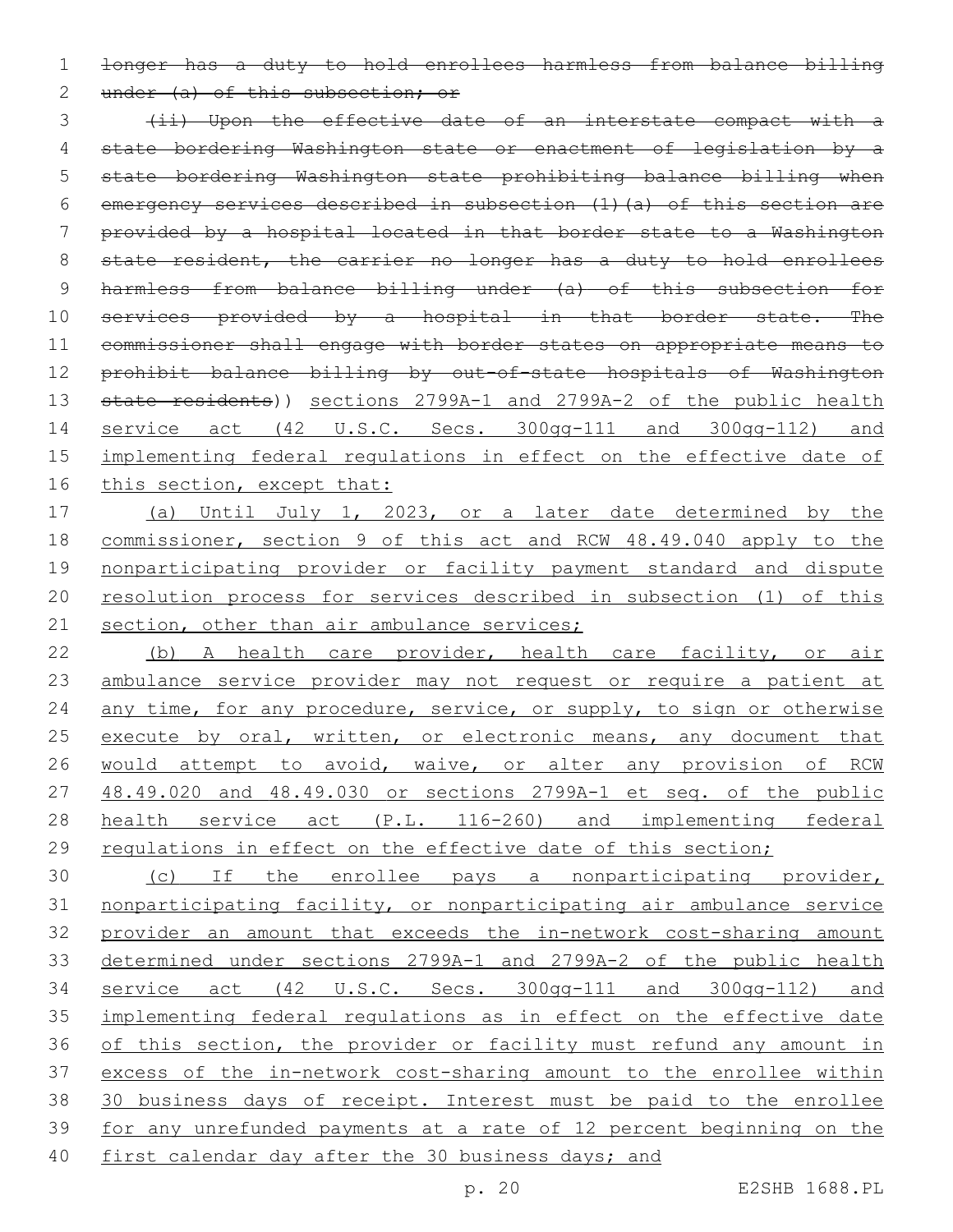(d) Carriers must make available through electronic and other methods of communication generally used by a provider to verify enrollee eligibility and benefits information regarding whether an enrollee's health plan is subject to the requirements of this chapter or section 2799A-1 et seq. of the public health service act (42 U.S.C. Sec. 300gg-111 et seq.) and implementing federal regulations in effect on the effective date of this section.

 (3) A behavioral health emergency services provider may not balance bill an enrollee for emergency services provided to an enrollee.

 (4) Payment for emergency services provided by behavioral health emergency services providers under subsection (3) of this section is 13 subject to RCW 48.49.030, section 9 of this act, and RCW 48.49.040.

14 (( $(4)$ )) (5) This section applies to health care providers ( $(e^E)$ ), 15 facilities, or behavioral health emergency services providers providing services to members of entities administering a self-funded group health plan and its plan members only if the entity has elected 18 to participate in this section and RCW 48.49.030, section 9 of this act, and RCW 48.49.040 as provided in RCW 48.49.130.

 **Sec. 8.** RCW 48.49.030 and 2019 c 427 s 7 are each amended to 21 read as follows:

22 (1) If an enrollee receives emergency ((or nonemergency health 23 eare)) services from a behavioral health emergency services provider under the circumstances described in RCW 48.49.020(3):

 (a) The enrollee satisfies his or her obligation to pay for the health care services if he or she pays the in-network cost-sharing amount specified in the enrollee's or applicable group's health plan contract. The enrollee's obligation must be determined using the ((carrier's median in-network contracted rate for the same or similar service in the same or similar geographical area)) methodology for calculating the qualifying payment amount as described in 45 C.F.R. Sec. 149.140 as in effect on the effective date of this section. The carrier must provide an explanation of benefits to the enrollee and 34 the ((out-of-network)) nonparticipating provider that reflects the cost-sharing amount determined under this subsection.

 (b) The carrier, ((out-of-network provider, or out-of-network facility)) nonparticipating behavioral health emergency services 38 provider, and an agent, trustee, or assignee of the carrier( $(-$  out-39 of-network provider,)) or ((out-of-network facility))

p. 21 E2SHB 1688.PL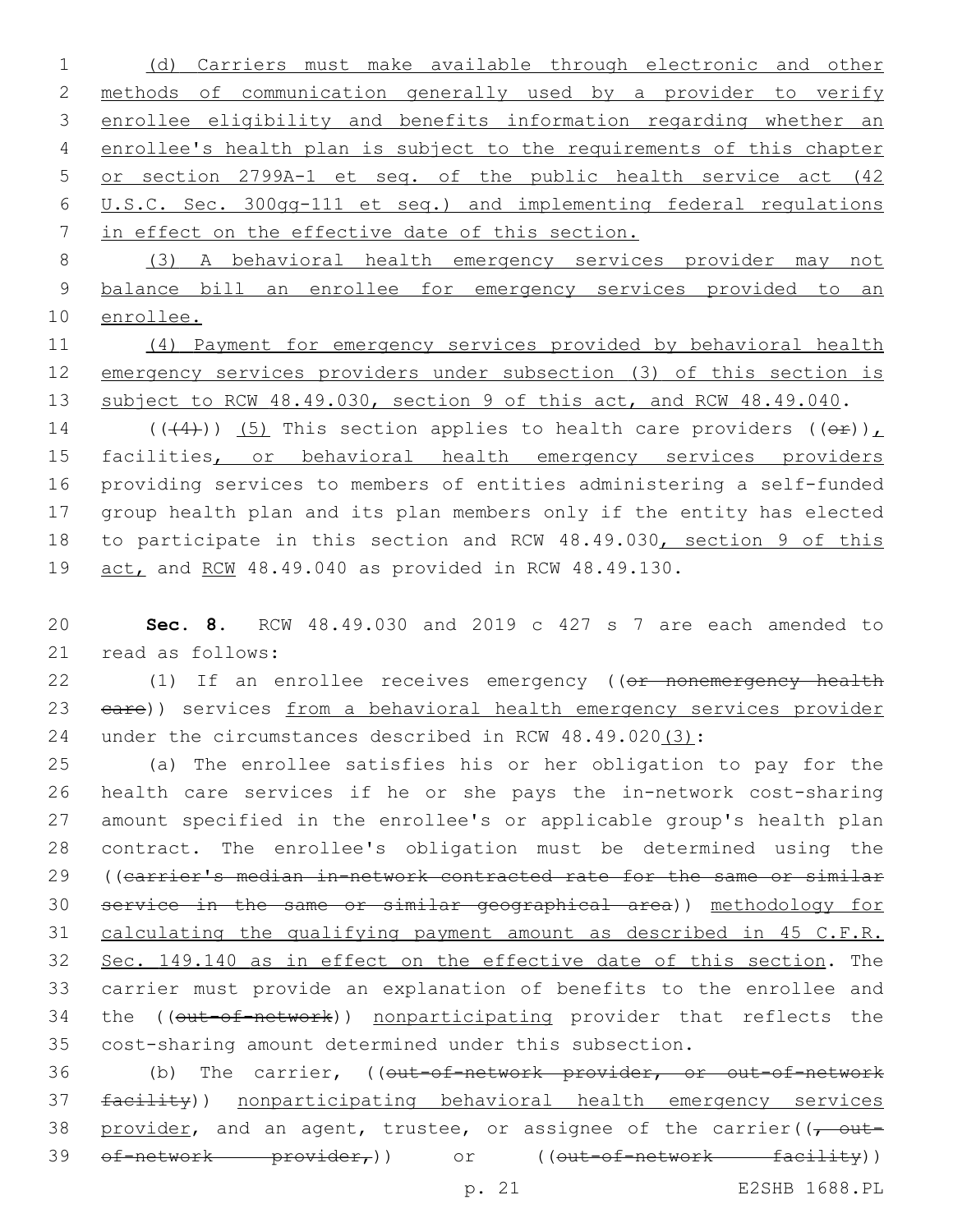nonparticipating behavioral health emergency services provider must ensure that the enrollee incurs no greater cost than the amount 3 determined under (a) of this subsection.

4 (c) The ((out-of-network provider or out-of-network facility,)) nonparticipating behavioral health emergency services provider and an 6 agent, trustee, or assignee of the ((out-of-network provider or out- of-network facility)) nonparticipating behavioral health emergency services provider may not balance bill or otherwise attempt to collect from the enrollee any amount greater than the amount determined under (a) of this subsection. This does not impact the behavioral health emergency services provider's ability to collect a past due balance for that cost-sharing amount with interest.

 (d) The carrier must treat any cost-sharing amounts determined 14 under (a) of this subsection paid by the enrollee for ((an out-of-15 network provider or facility's)) a nonparticipating behavioral health emergency services provider's services in the same manner as cost-17 sharing for health care services provided by an in-network ((provider 18 or facility)) behavioral health emergency services provider and must apply any cost-sharing amounts paid by the enrollee for such services toward the enrollee's maximum out-of-pocket payment obligation.

21 (e) If the enrollee pays the ((out-of-network provider or out-of-22 network facility)) nonparticipating behavioral health emergency services provider an amount that exceeds the in-network cost-sharing 24 amount determined under (a) of this subsection, the ((provider or 25 facility)) behavioral health emergency services provider must refund any amount in excess of the in-network cost-sharing amount to the enrollee within thirty business days of receipt. Interest must be paid to the enrollee for any unrefunded payments at a rate of twelve percent beginning on the first calendar day after the thirty business 30 days.

 (2) ((The allowed amount paid to an out-of-network provider for health care services described under RCW 48.49.020 shall be a commercially reasonable amount, based on payments for the same or similar services provided in a similar geographic area. Within thirty calendar days of receipt of a claim from an out-of-network provider 36 or facility, the carrier shall offer to pay the provider or facility a commercially reasonable amount. If the out-of-network provider or facility wants to dispute the carrier's payment, the provider or facility must notify the carrier no later than thirty calendar days 40 after receipt of payment or payment notification from the carrier. If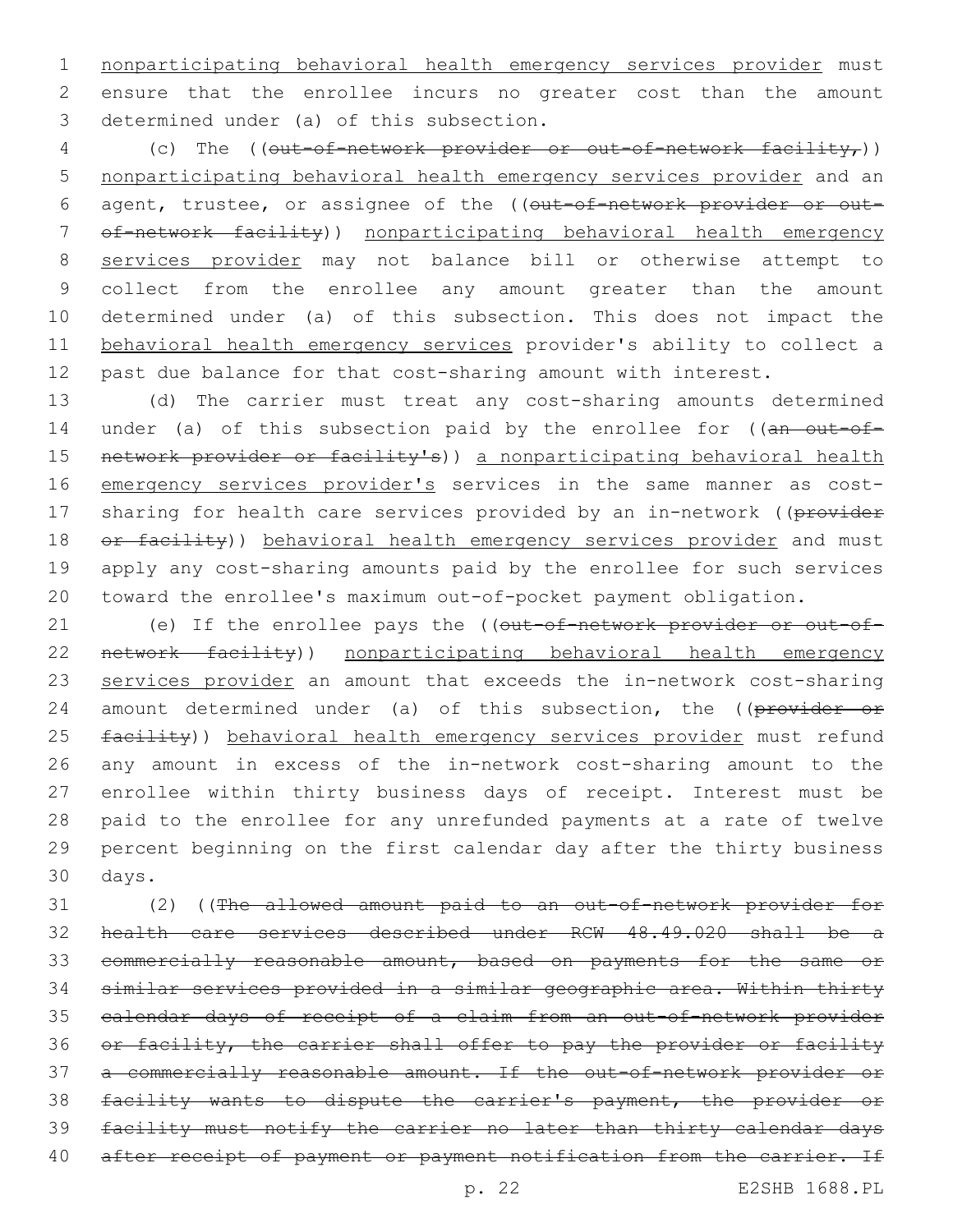the out-of-network provider or facility disputes the carrier's initial offer, the carrier and provider or facility have thirty 3 calendar days from the initial offer to negotiate in good faith. If 4 the carrier and the out-of-network provider or facility do not agree to a commercially reasonable payment amount within thirty calendar days, and the carrier, out-of-network provider or out-of-network facility chooses to pursue further action to resolve the dispute, the 8 dispute shall be resolved through arbitration, as provided in RCW  $48.49.040$ .

 (3) The carrier must make payments for health care services described in RCW 48.49.020 provided by out-of-network providers or 12 facilities directly to the provider or facility, rather than the enrollee.

 (4) Carriers must make available through electronic and other methods of communication generally used by a provider to verify enrollee eligibility and benefits information regarding whether an 17 enrollee's health plan is subject to the requirements of chapter 427, Laws of 2019.

 (5) A health care provider, hospital, or ambulatory surgical 20 facility may not require a patient at any time, for any procedure, 21 service, or supply, to sign or execute by electronic means, any 22 document that would attempt to avoid, waive, or alter any provision 23 of this section.

  $(6)$ )) This section shall only apply to health care providers  $(40)$ , facilities, or behavioral health emergency services providers providing services to members of entities administering a self-funded group health plan and its plan members if the entity has elected to 28 participate in this section and RCW 48.49.020 ((through)), section 9 29 of this act, and RCW 48.49.040 as provided in RCW 48.49.130.

 NEW SECTION. **Sec. 9.** A new section is added to chapter 48.49 31 RCW to read as follows:

 (1)(a) Until July 1, 2023, or a later date determined by the commissioner under RCW 48.49.040, the allowed amount paid to a nonparticipating provider for health care services described under RCW 48.49.020(1) other than air ambulance services shall be a commercially reasonable amount, based on payments for the same or similar services provided in a similar geographic area. Within 30 calendar days of receipt of a claim from a nonparticipating provider or facility, the carrier shall offer to pay the provider or facility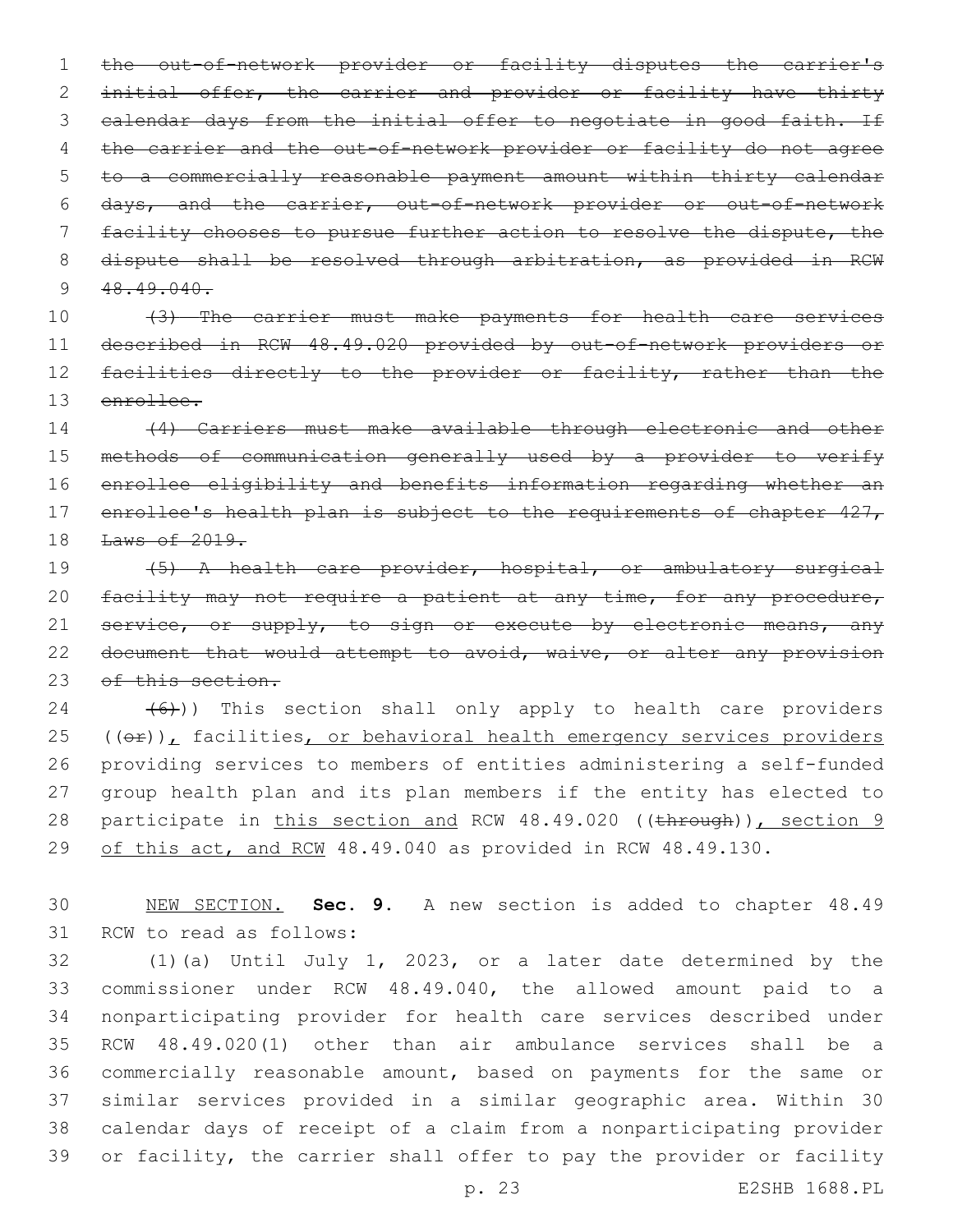a commercially reasonable amount. If the nonparticipating provider or facility wants to dispute the carrier's payment, the provider or facility must notify the carrier no later than 30 calendar days after receipt of payment or payment notification from the carrier. If the nonparticipating provider or facility disputes the carrier's initial offer, the carrier and provider or facility have 30 calendar days from the initial offer to negotiate in good faith. If the carrier and the nonparticipating provider or facility do not agree to a commercially reasonable payment amount within 30 calendar days, and the carrier or nonparticipating provider or facility chooses to pursue further action to resolve the dispute, the dispute shall be 12 resolved as provided in RCW 48.49.040.

 (b) The carrier must make payments for health care services described in RCW 48.49.020(1) provided by nonparticipating providers or facilities directly to the provider or facility, rather than the 16 enrollee.

 (2)(a) The allowed amount paid to a nonparticipating behavioral health emergency services provider for behavioral health emergency services shall be a commercially reasonable amount, based on payments for the same or similar services provided in a similar geographic area. Within 30 calendar days of receipt of a claim from a nonparticipating behavioral health emergency services provider, the carrier shall offer to pay the behavioral health emergency services provider a commercially reasonable amount. If the nonparticipating behavioral health emergency services provider wants to dispute the carrier's payment, the behavioral health emergency services provider must notify the carrier no later than 30 calendar days after receipt of payment or payment notification from the carrier. If the nonparticipating behavioral health emergency services provider disputes the carrier's initial offer, the carrier and behavioral health emergency services provider have 30 calendar days from the initial offer to negotiate in good faith. If the carrier and the nonparticipating behavioral health emergency services provider do not agree to a commercially reasonable payment amount within 30 calendar days, and the carrier or nonparticipating behavioral health emergency services provider chooses to pursue further action to resolve the dispute, the dispute shall be resolved as provided in RCW 48.49.040.

 (b) The carrier must make payments for behavioral health emergency services provided by nonparticipating behavioral health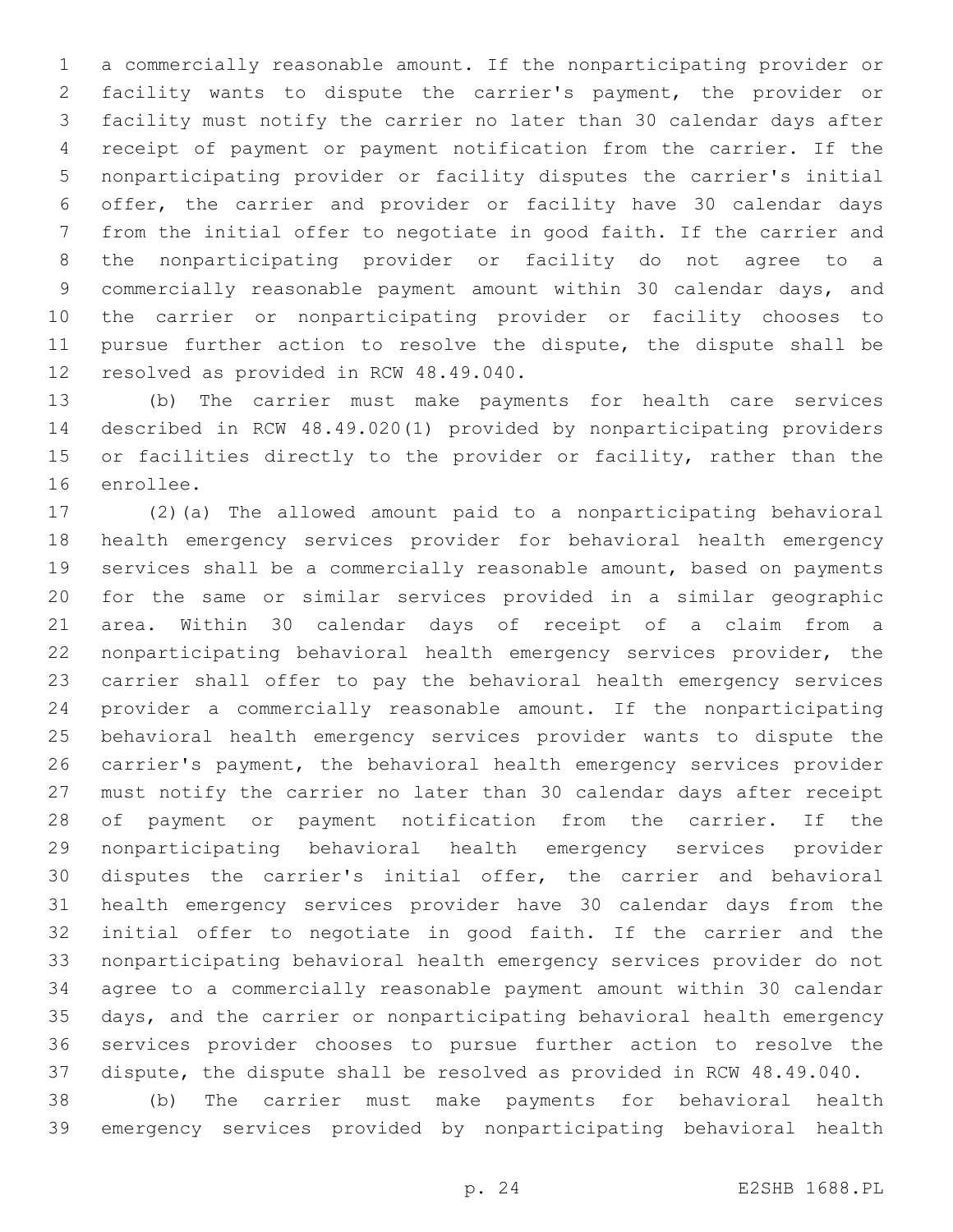emergency services providers directly to the provider, rather than 2 the enrollee.

 (3) This section shall only apply to health care providers, facilities, or behavioral health emergency services providers providing services to members of entities administering a self-funded group health plan and its plan members if the entity has elected to participate in RCW 48.49.020, 48.49.030, and 48.49.040, and this 8 section as provided in RCW 48.49.130.

 NEW SECTION. **Sec. 10.** A new section is added to chapter 48.49 10 RCW to read as follows:

 (1) Carriers must make available through electronic and other methods of communication generally used by a provider or facility to verify enrollee eligibility and benefits information regarding whether an enrollee's health plan is subject to the requirements of this chapter or section 2799A-1 et seq. of the public health service act (42 U.S.C. Sec. 300gg-111 et seq.) and implementing federal regulations in effect on the effective date of this section.

 (2) A health care provider, health care facility, behavioral health emergency services provider, or air ambulance service provider may not request or require a patient at any time, for any procedure, service, or supply, to sign or otherwise execute by oral, written, or electronic means, any document that would attempt to avoid, waive, or alter any provision of RCW 48.49.020 and 48.49.030 or sections 2799A-1 et seq. of the public health service act (P.L. 116-260) and implementing federal regulations in effect on the effective date of 26 this section.

 (3) This section shall only apply to health care providers, facilities, or behavioral health emergency services providers providing services to members of entities administering a self-funded group health plan and its plan members if the entity has elected to participate in RCW 48.49.020, 48.49.030, section 9 of this act, and 32 RCW 48.49.040 as provided in RCW 48.49.130.

 **Sec. 11.** RCW 48.49.040 and 2019 c 427 s 8 are each amended to 34 read as follows:

 (1) Effective July 1, 2023, or a later date determined by the commissioner, services described in RCW 48.49.020(1) other than air ambulance services are subject to the independent dispute resolution process established in sections 2799A-1 and 2799A-2 of the public

p. 25 E2SHB 1688.PL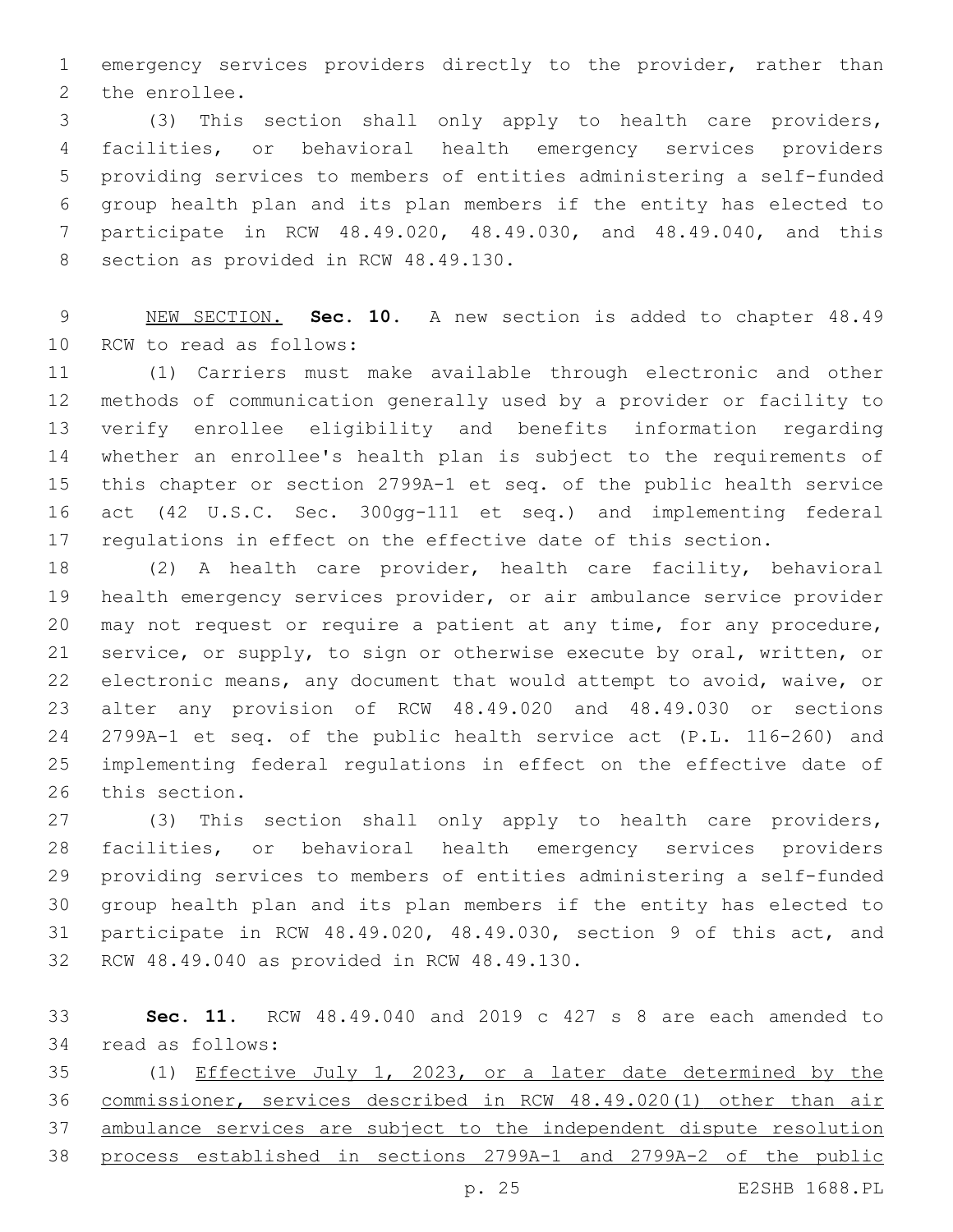health service act (42 U.S.C. Secs. 300gg-111 and 300gg-112) and implementing federal regulations in effect on July 1, 2023, or a 3 later date determined by the commissioner. Until July 1, 2023, or a later date determined by the commissioner, the arbitration process in this section governs the dispute resolution process for those services.

 (2) Effective July 1, 2023, or a later date determined by the commissioner, services described in RCW 48.49.020(3) are subject to the independent dispute resolution process established in section 2799A-1 and 2799A-2 of the public health service act (42 U.S.C. Secs. 300gg-111 and 300gg-112) and implementing federal regulations in effect on July 1, 2023, or a later date determined by the 13 commissioner. Until July 1, 2023, or a later date determined by the commissioner or if the federal independent dispute resolution process is not available to the state for resolution of these disputes, the arbitration process in this section governs the dispute resolution process for those services.

 (3)(a) Notwithstanding RCW 48.43.055 and 48.18.200, if good faith negotiation, as described in RCW 48.49.030, does not result in 20 resolution of the dispute, and the carrier( $\sqrt{t}$  out-of-network 21 provider)) or ((out-of-network facility)) nonparticipating provider, facility, or behavioral health emergency services provider chooses to 23 pursue further action to resolve the dispute, the carrier( $\sqrt{\frac{1}{1-\omega}}$ 24 network provider,)) or ((out-of-network facility)) nonparticipating 25 provider, facility, or behavioral health emergency services provider shall initiate arbitration to determine a commercially reasonable 27 payment amount. To initiate arbitration, the carrier( $\frac{1}{(r - \text{provider}_r)}$ ) 28 or ((facility)) nonparticipating provider, facility, or behavioral health emergency services provider must provide written notification to the commissioner and the noninitiating party no later than ten calendar days following completion of the period of good faith negotiation under RCW 48.49.030. The notification to the noninitiating party must state the initiating party's final offer. No later than thirty calendar days following receipt of the notification, the noninitiating party must provide its final offer to the initiating party. The parties may reach an agreement on reimbursement during this time and before the arbitration proceeding.

 (b) Notwithstanding (a) of this subsection (3), where a dispute resolution matter initiated under sections 2799A-1 and 2799A-2 of the 40 public health service act (42 U.S.C. Secs. 300gg-111 and 300gg-112)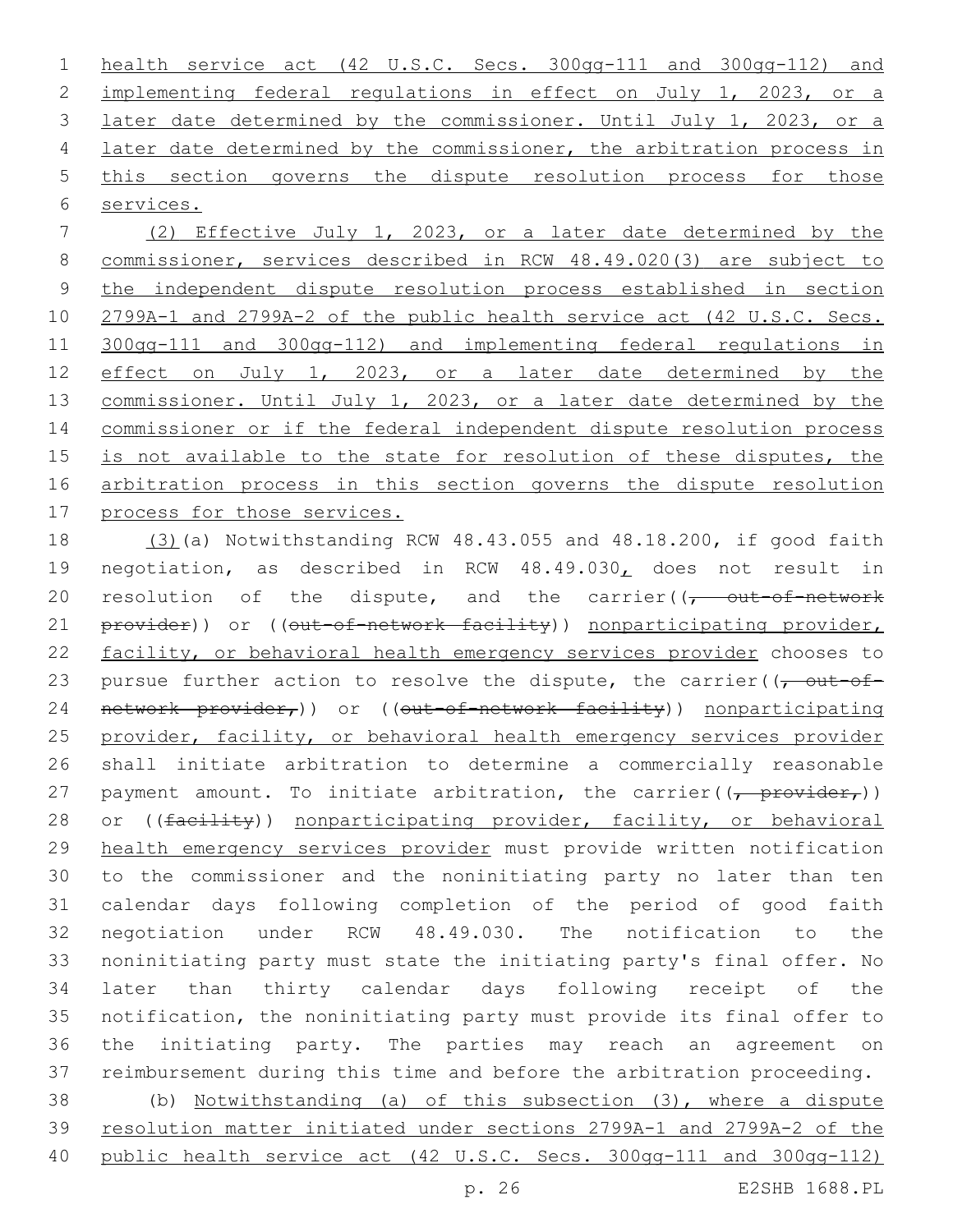and implementing federal regulations in effect on the effective date 2 of this section, results in a determination by a certified 3 independent dispute resolution entity that such process does not 4 apply to the dispute or to portions thereof, a carrier, provider, facility, or behavioral health emergency services provider may initiate arbitration described in this section for such dispute:

 (i) Without completing good faith negotiation under section 9 of this act if the open negotiation period required under sections 2799A-1 and 2799A-2 of the public health service act (42 U.S.C. Secs. 300gg-111 and 300gg-112) and implementing federal regulations in 11 effect on the effective date of this section, has been completed; and (ii) By providing written notification to the commissioner and

 the noninitiating party no later than 10 calendar days following the 14 date notice is received by the parties from the certified independent dispute resolution entity that the federal independent dispute 16 resolution process is not applicable to the dispute.

 (4) Multiple claims may be addressed in a single arbitration 18 proceeding if the claims at issue:

19  $((\text{(+i)})$  (a) Involve identical carrier and provider (( $\Theta$ f) 20 facility)), provider group, facility, or behavioral health emergency 21 services provider parties;

 ( $(\overrightarrow{\pm i})$ ) (b) Involve claims with the same ((or related current procedural terminology codes relevant to a particular procedure)) procedural code, or a comparable code under a different procedural 25 code system; and

26 ( $(\overrightarrow{1}i)$ ) (c) Occur within ((a)) the same 30 business day period 27 ((of two months of one another)).

 $((+2+))$  (5) Within seven calendar days of receipt of notification from the initiating party, the commissioner must provide the parties with a list of approved arbitrators or entities that provide arbitration. The arbitrators on the list must be trained by the American arbitration association or the American health lawyers 33 association and ((should)) must have experience in matters related to medical or health care services. The parties may agree on an arbitrator from the list provided by the commissioner. If the parties do not agree on an arbitrator, they must notify the commissioner who must provide them with the names of five arbitrators from the list. Each party may veto two of the five named arbitrators. If one arbitrator remains, that person is the chosen arbitrator. If more than one arbitrator remains, the commissioner must choose the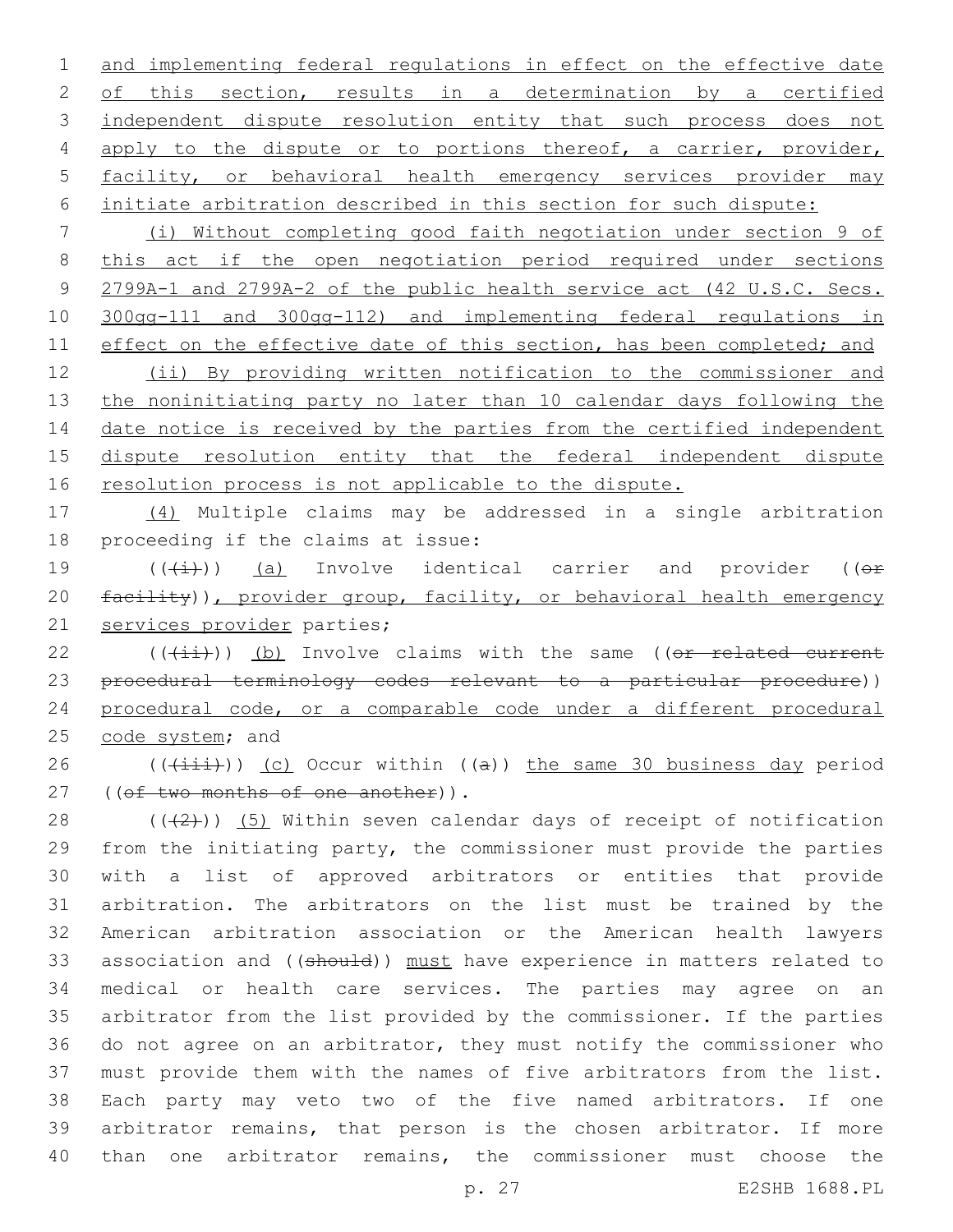arbitrator from the remaining arbitrators. The parties and the commissioner must complete this selection process within twenty calendar days of receipt of the original list from the commissioner.

4 (((43)(a))) (6) Each party must make written submissions to the arbitrator in support of its position no later than thirty calendar 6 days after the final selection of the arbitrator.  $($  (The initiating)) 7 Each party must include in  $((i$ ts)) their written submission the evidence and methodology for asserting that the amount proposed to be paid is or is not commercially reasonable. A party that fails to make timely written submissions under this section without good cause shown shall be considered to be in default and the arbitrator shall require the party in default to pay the final offer amount submitted by the party not in default and may require the party in default to pay expenses incurred to date in the course of arbitration, including the arbitrator's expenses and fees and the reasonable attorneys' fees 16 of the party not in default.

 (7) If the parties agree on an out-of-network rate for the services at issue after providing the arbitration initiation notice 19 to the commissioner but before the arbitrator has made their decision, the amount agreed to by the parties for the service will be treated as the out-of-network rate for the service. The initiating party must send a notification to the commissioner and to the 23 arbitrator, as soon as possible, but no later than three business 24 days after the date of the agreement. The notification must include 25 the out-of-network rate for the service and signatures from authorized signatories for both parties.

27 (8)(a) No later than thirty calendar days after the receipt of the parties' written submissions, the arbitrator must: Issue a written decision requiring payment of the final offer amount of either the initiating party or the noninitiating party; notify the parties of its decision; and provide the decision and the information described in RCW 48.49.050 regarding the decision to the commissioner. The arbitrator's decision must include an explanation of the elements of the parties' submissions the arbitrator relied upon to make their decision and why those elements were relevant to their decision.

 (b) In reviewing the submissions of the parties and making a decision related to whether payment should be made at the final offer amount of the initiating party or the noninitiating party, the 40 arbitrator must consider the following factors: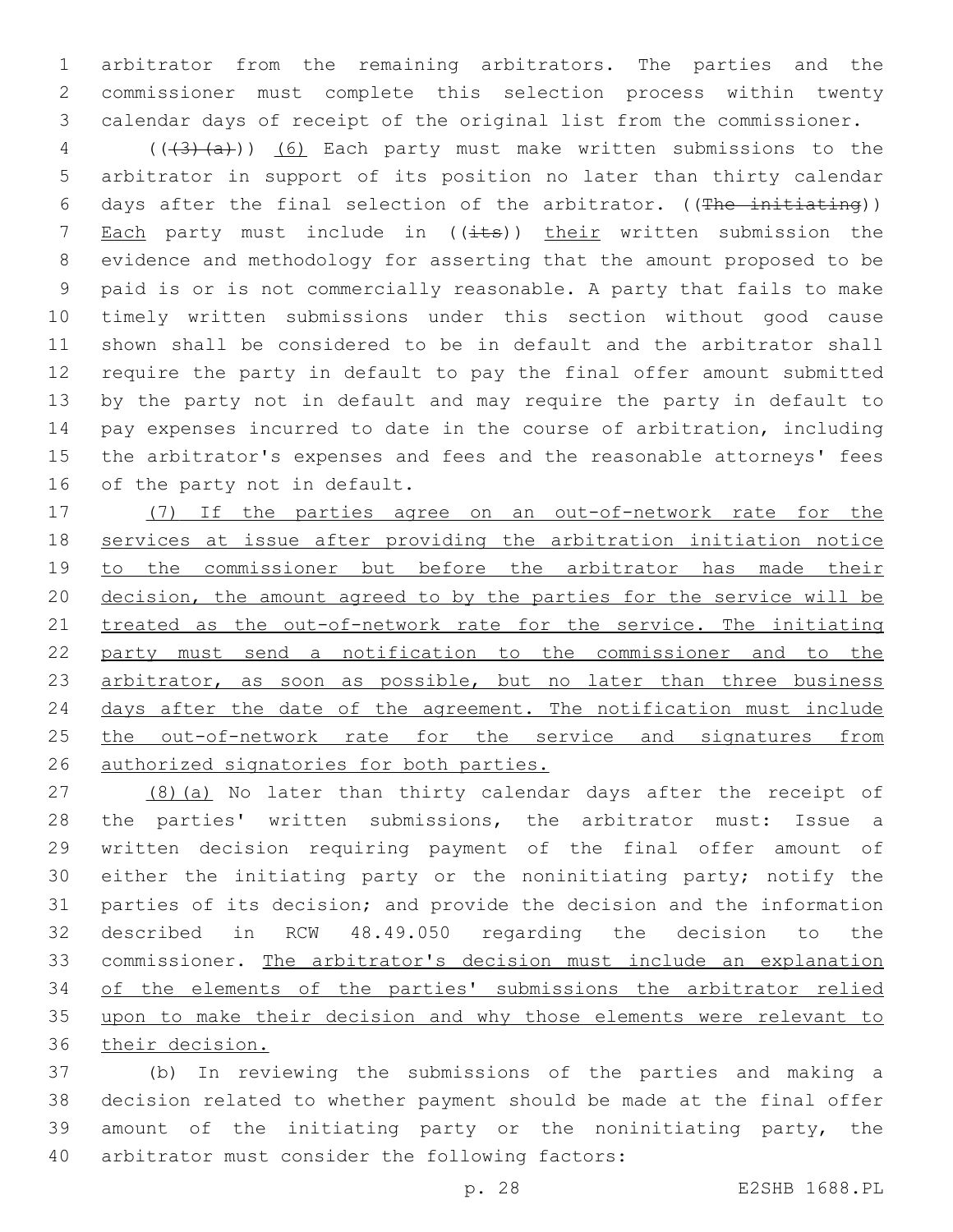(i) The evidence and methodology submitted by the parties to assert that their final offer amount is reasonable; and

 (ii) Patient characteristics and the circumstances and complexity of the case, including time and place of service and whether the service was delivered at a level I or level II trauma center or a rural facility, that are not already reflected in the provider's 7 billing code for the service.

 (c) The arbitrator may not require extrinsic evidence of authenticity for admitting data from the Washington state all-payer claims database data set developed under RCW 43.371.100 into 11 evidence.

 (d) The arbitrator may also consider other information that a party believes is relevant to the factors included in (b) of this subsection or other factors the arbitrator requests and information 15 provided by the parties that is relevant to such request, including the Washington state all-payer claims database data set developed 17 under RCW 43.371.100.

18 (((4))) (9) Expenses incurred in the course of arbitration, including the arbitrator's expenses and fees, but not including attorneys' fees, must be divided equally among the parties to the arbitration. The commissioner may establish allowable arbitrator fee ranges or an arbitrator fee schedule by rule. Arbitrator fees must be paid to the arbitrator by a party within 30 calendar days following 24 receipt of the arbitrator's decision by the party. The enrollee is not liable for any of the costs of the arbitration and may not be required to participate in the arbitration proceeding as a witness or 27 otherwise.

 $((+5+))$   $(10)$  Within  $((+6+))$   $10$  business days of a party notifying the commissioner and the noninitiating party of intent to initiate arbitration, both parties shall agree to and execute a nondisclosure agreement. The nondisclosure agreement must not preclude the arbitrator from submitting the arbitrator's decision to the 33 commissioner under subsection  $((+3))$   $(6)$  of this section or impede the commissioner's duty to prepare the annual report under RCW 48.49.050.35

36  $((+6))$  (11) The decision of the arbitrator is final and binding on the parties to the arbitration and is not subject to judicial review.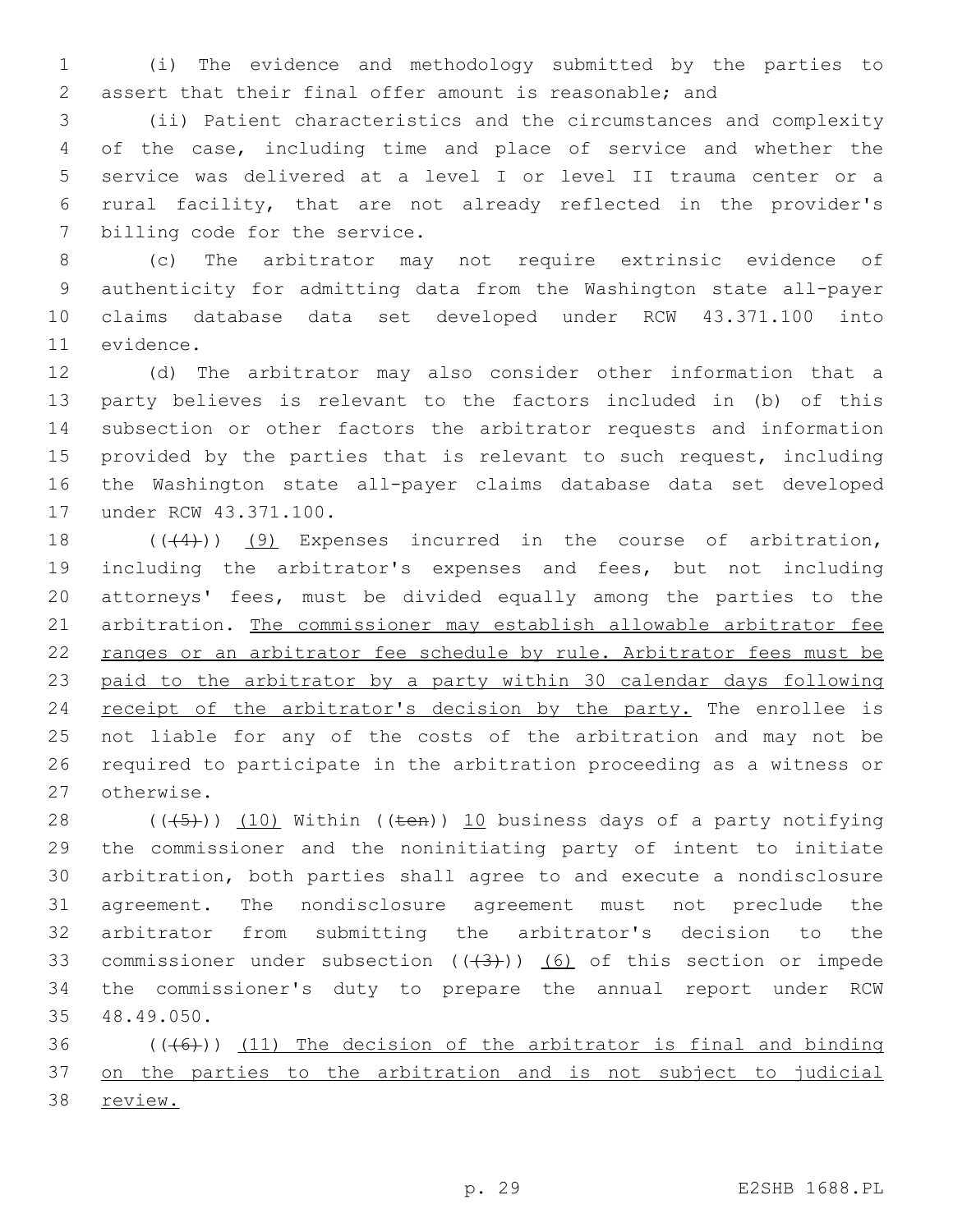(12) Chapter 7.04A RCW applies to arbitrations conducted under this section, but in the event of a conflict between this section and 3 chapter 7.04A RCW, this section governs.

4 (( $(7)$ )) (13) For dispute resolution proceedings initiated under RCW 48.49.150(2)(b) (as recodified by this act), the arbitration provisions of this section apply except that:

 (a) The issue before the arbitrator will be the commercially reasonable payment for applicable services addressed in the alternate access delivery request rather than the commercially reasonable payment for single or multiple claims under subsection (4) of this section. The arbitrator shall issue a decision related to whether payment for the applicable services should be made at the final offer 13 amount of the carrier or the final offer amount of the provider or facility. The arbitrator's decision is final and binding on the parties for services rendered to enrollees from the effective date of the amended alternate access delivery request approved under RCW 48.49.150(2)(b) (as recodified by this act) to either the expiration date of the amended alternate access delivery request, or at the time that a provider contract and provider compensation agreement are 20 executed between the parties, whichever occurs first;

 (b) During the period from the effective date of the amended alternate access delivery request to issuance of the arbitrator's decision, the allowed amount paid to providers or facilities for the applicable services addressed in the amended alternate access 25 delivery request shall be a commercially reasonable amount, based on payments for the same or similar services provided in a similar geographic area; and

28 (c) The proceedings are subject to the arbitration process described in this section, and not to the independent dispute resolution process established in sections 2799A-1 and 2799A-2 of the public health service act (42 U.S.C. Secs. 300gg-111 and 300gg-112) and implementing federal regulations in effect on the effective date 33 of this section.

 (14) Air ambulance services are subject to the independent dispute resolution process established in sections 2799A-1 and 2799A-2 of the public health service act (42 U.S.C. Secs. 300gg-111 and 300gg-112) and implementing federal regulations in effect on the effective date of this section.  $(15)$  This section applies to health care providers  $((\theta \cdot \mathbf{r}))$ 

40 facilities, or behavioral health emergency services providers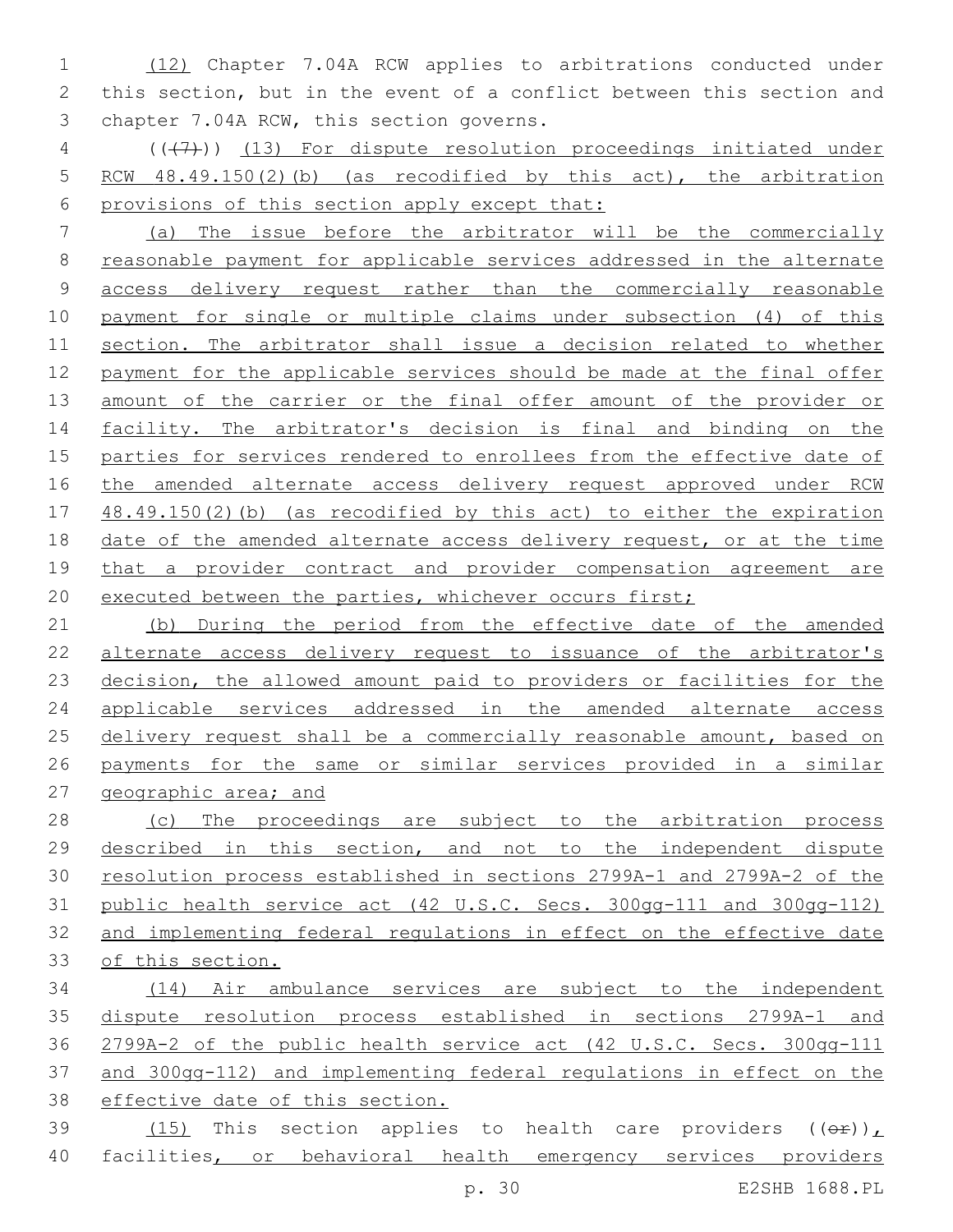providing services to members of entities administering a self-funded group health plan and its plan members only if the entity has elected to participate in RCW 48.49.020 and 48.49.030, section 9 of this act, and this section as provided in RCW 48.49.130.4

5 (( $(48)$ )) (16) An entity administering a self-funded group health plan that has elected to participate in this section pursuant to RCW 48.49.130 shall comply with the provisions of this section.

 **Sec. 12.** RCW 48.49.050 and 2019 c 427 s 9 are each amended to 9 read as follows:

 (1) The commissioner must prepare an annual report summarizing the dispute resolution information provided by arbitrators under RCW 48.49.040. The report must include summary information related to the matters decided through arbitration, as well as the following information for each dispute resolved through arbitration: The name 15 of the carrier; the name of the health care provider; the health care provider's employer or the business entity in which the provider has 17 an ownership interest; the health care facility where the services were provided; and the type of health care services at issue.

 (2) The commissioner must post the report on the office of the insurance commissioner's website and submit the report in compliance with RCW 43.01.036 to the appropriate committees of the legislature, 22 annually by July 1st.

(3) This section expires January 1, ((2024)) 2023.

 **Sec. 13.** RCW 48.49.060 and 2019 c 427 s 10 are each amended to 25 read as follows:

 (1) The commissioner, in consultation with health carriers, health care providers, health care facilities, and consumers, must develop standard template language for a notice of consumer rights 29 notifying consumers ((that:

 (a) The prohibition against balance billing in this chapter is applicable to health plans issued by carriers in Washington state and self-funded group health plans that elect to participate in RCW 48.49.020 through 48.49.040 as provided in RCW 48.49.130;

 (b) They cannot be balance billed for the health care services described in RCW 48.49.020 and will receive the protections provided 36 by RCW 48.49.030; and

 (c) They may be balance billed for health care services under circumstances other than those described in RCW 48.49.020 or if they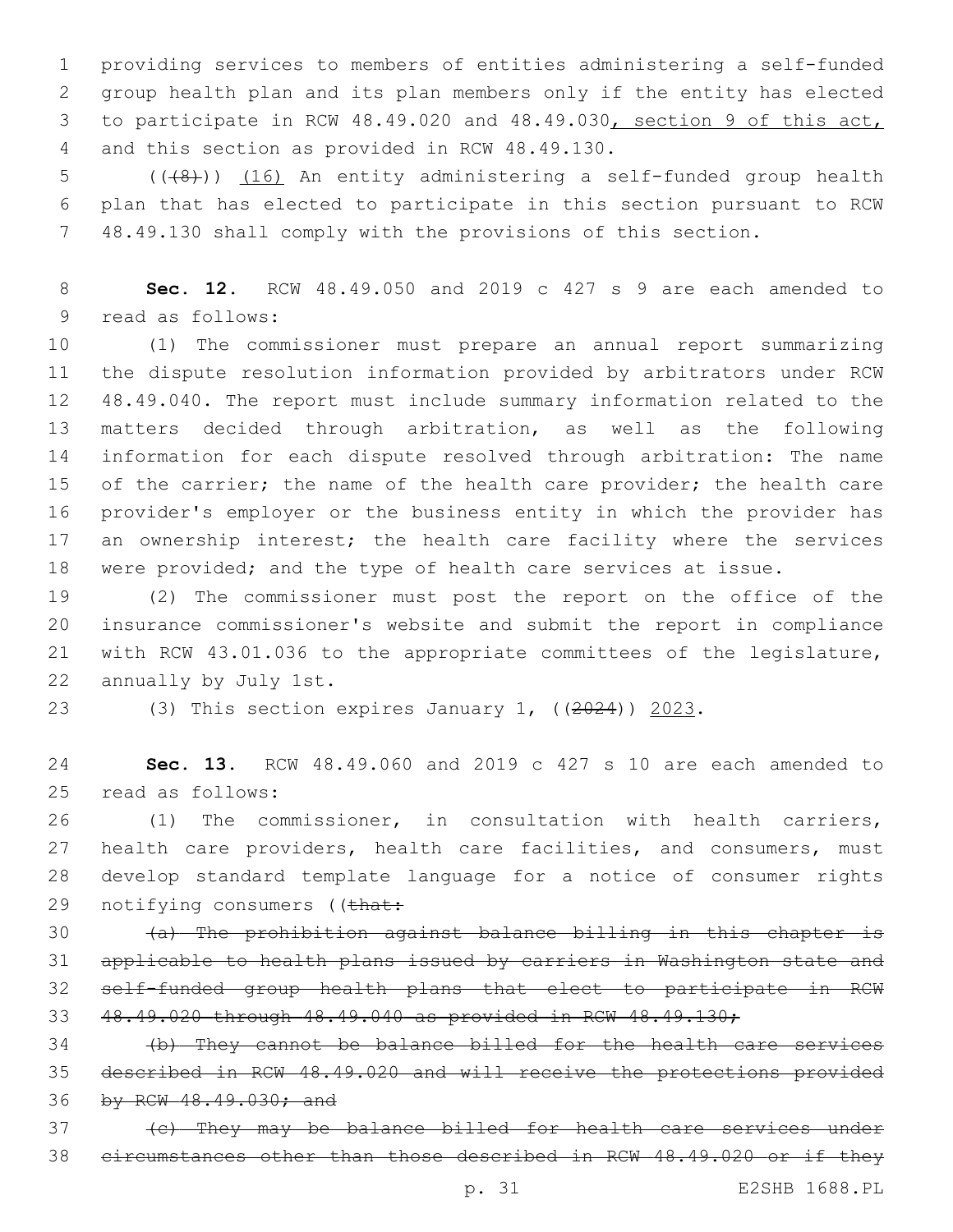1 are enrolled in a health plan to which chapter 427, Laws of 2019 does 2 not apply, and steps they can take if they are balance billed)) of 3 their rights under this chapter, and sections 2799A-1 and 2799A-2 of 4 the public health service act (42 U.S.C. Secs. 300gg-111 and 5 300gg-112) and implementing federal regulations in effect on the 6 effective date of this section.

 (2) The standard template language must include contact information for the office of the insurance commissioner so that consumers may contact the office of the insurance commissioner if they believe they have received a balance bill in violation of this 11 chapter.

 (3) The office of the insurance commissioner shall determine by rule when and in what format health carriers, health care providers, and health care facilities must provide consumers with the notice 15 developed under this section.

16 **Sec. 14.** RCW 48.49.070 and 2019 c 427 s 11 are each amended to 17 read as follows:

18 (1)(a) A hospital  $((\theta \cdot \hat{r}))_L$  ambulatory surgical facility, or 19 behavioral health emergency services provider must post the following 20 information on its website, if one is available:

21 (i) The listing of the carrier health plan provider networks with 22 which the hospital  $((\theta \hat{r}))_L$  ambulatory surgical facility, or 23 behavioral health emergency services provider is an in-network 24 provider, based upon the information provided by the carrier pursuant 25 to RCW 48.43.730(7); and

26 (ii) The notice of consumer rights developed under RCW 48.49.060.

27 (b) If the hospital  $((e^E))^L$  ambulatory surgical facility, or 28 behavioral health emergency services provider does not maintain a 29 website, this information must be provided to consumers upon an oral 30 or written request.

 (2) Posting or otherwise providing the information required in 32 this section does not relieve a hospital  $((\theta \hat{r}))_L$  ambulatory surgical facility, or behavioral health emergency services provider of its obligation to comply with the provisions of this chapter.

35 (3) Not less than thirty days prior to executing a contract with 36 a carrier, a hospital or ambulatory surgical facility must provide 37 the carrier with a list of the nonemployed providers or provider 38 groups contracted to provide ((surgical or ancillary)) emergency 39 medicine, anesthesiology, pathology, radiology, neonatology, surgery,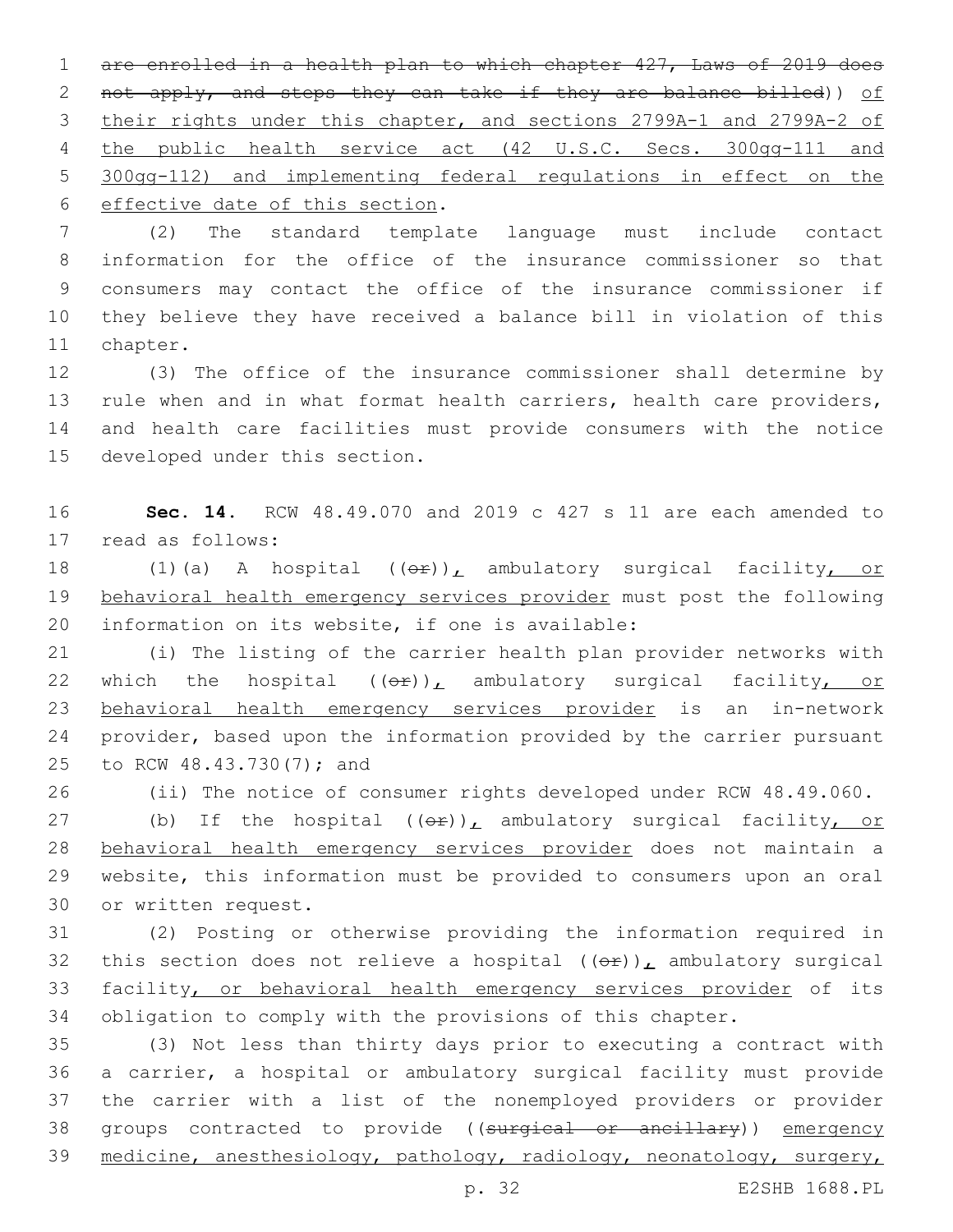hospitalist, intensivist and diagnostic services, including radiology and laboratory services at the hospital or ambulatory surgical facility. The hospital or ambulatory surgical facility must notify the carrier within thirty days of a removal from or addition to the nonemployed provider list. A hospital or ambulatory surgical facility also must provide an updated list of these providers within fourteen calendar days of a request for an updated list by a carrier.

 **Sec. 15.** RCW 48.49.090 and 2019 c 427 s 13 are each amended to 9 read as follows:

 (1) A carrier must update its website and provider directory no later than thirty days after the addition or termination of a 12 facility or provider.

13 (2) A carrier must provide an enrollee with:

 (a) A clear description of the health plan's out-of-network 15 health benefits; ((and))

(b) The notice of consumer rights developed under RCW 48.49.060;

 (c) Notification that if the enrollee receives services from an 18 out-of-network provider  $((e^x))_t$  facility, or behavioral health 19 emergency services provider, under circumstances other than those described in RCW 48.49.020, the enrollee will have the financial responsibility applicable to services provided outside the health plan's network in excess of applicable cost-sharing amounts and that the enrollee may be responsible for any costs in excess of those 24 allowed by the health plan;

 (d) Information on how to use the carrier's member transparency 26 tools under RCW 48.43.007;

 (e) Upon request, information regarding whether a health care provider is in-network or out-of-network, and whether there are in-29 network providers available to provide ((surgical or ancillary)) emergency medicine, anesthesiology, pathology, radiology, neonatology, surgery, hospitalist, intensivist and diagnostic services, including radiology and laboratory services at specified in-network hospitals or ambulatory surgical facilities; and

 (f) Upon request, an estimated range of the out-of-pocket costs 35 for an out-of-network benefit.

 **Sec. 16.** RCW 48.49.100 and 2019 c 427 s 14 are each amended to 37 read as follows: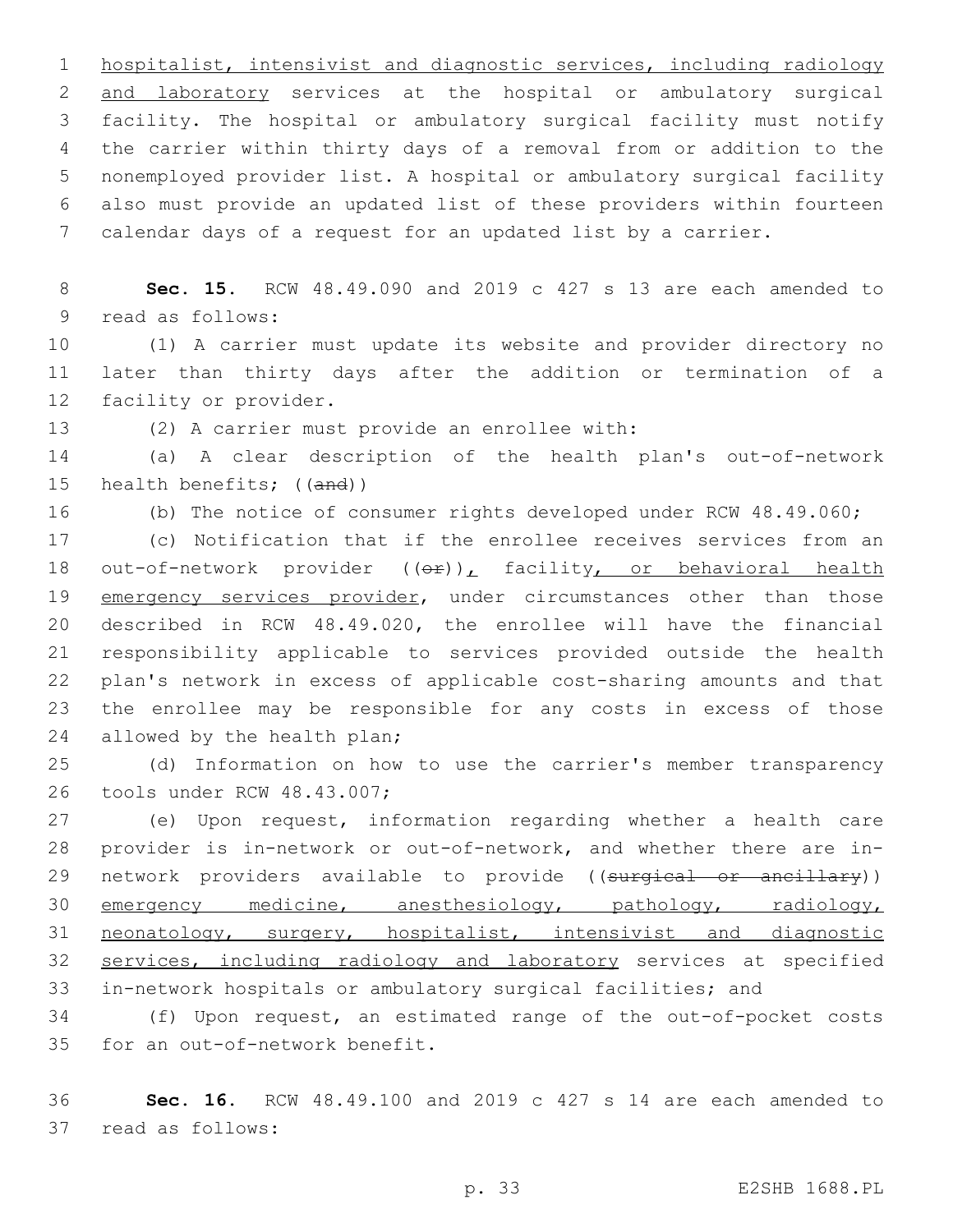(1) If the commissioner has cause to believe that any health care 2 provider, hospital, ((OP)) ambulatory surgical facility, or behavioral health emergency services provider, has engaged in a pattern of unresolved violations of RCW 48.49.020 or 48.49.030, the commissioner may submit information to the department of health or the appropriate disciplining authority for action. Prior to submitting information to the department of health or the appropriate disciplining authority, the commissioner may provide the health care 9 provider, hospital, ((OP)) ambulatory surgical facility, or 10 behavioral health emergency services provider, with an opportunity to cure the alleged violations or explain why the actions in question 12 did not violate RCW 48.49.020 or 48.49.030.

13 (2) If any health care provider, hospital, ((or)) ambulatory 14 surgical facility, or behavioral health emergency services provider, has engaged in a pattern of unresolved violations of RCW 48.49.020 or 48.49.030, the department of health or the appropriate disciplining authority may levy a fine or cost recovery upon the health care 18 provider, hospital, (( $\Theta$ )) ambulatory surgical facility, or behavioral health emergency services provider in an amount not to exceed the applicable statutory amount per violation and take other action as permitted under the authority of the department or disciplining authority. Upon completion of its review of any potential violation submitted by the commissioner or initiated directly by an enrollee, the department of health or the disciplining 25 authority shall notify the commissioner of the results of the review, including whether the violation was substantiated and any enforcement action taken as a result of a finding of a substantiated violation.

 (3) If a carrier has engaged in a pattern of unresolved violations of any provision of this chapter, the commissioner may levy a fine or apply remedies authorized under this chapter, chapter 48.02 RCW, RCW 48.44.166, 48.46.135, or 48.05.185.

 (4) For purposes of this section, "disciplining authority" means the agency, board, or commission having the authority to take disciplinary action against a holder of, or applicant for, a professional or business license upon a finding of a violation of chapter 18.130 RCW or a chapter specified under RCW 18.130.040.

 **Sec. 17.** RCW 48.49.130 and 2019 c 427 s 23 are each amended to 38 read as follows: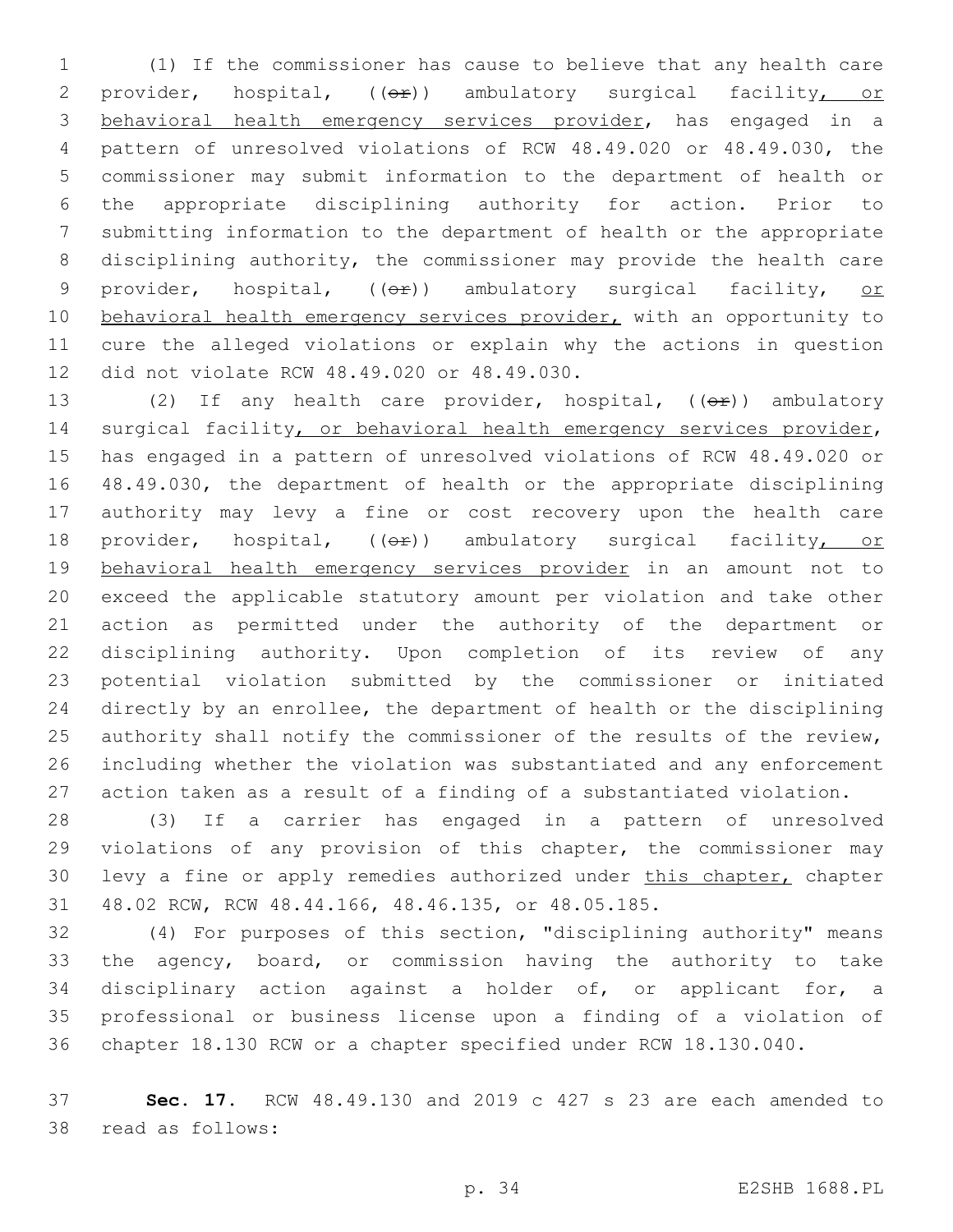((The)) As authorized in 45 C.F.R. Sec. 149.30 as in effect on 2 the effective date of this section, the provisions of this chapter apply to a self-funded group health plan whether governed by or exempt from the provisions of the federal employee retirement income security act of 1974 (29 U.S.C. Sec. 1001 et seq.) only if the self- funded group health plan elects to participate in the provisions of 7 RCW 48.49.020 ((through)) and 48.49.030, section 9 of this act, and 8 RCM 48.49.040. To elect to participate in these provisions, the self- funded group health plan shall provide notice, on an annual basis, to the commissioner in a manner prescribed by the commissioner, attesting to the plan's participation and agreeing to be bound by RCW 48.49.020 ((through)) and 48.49.030, section 9 of this act, and RCW 48.49.040. An entity administering a self-funded health benefits plan that elects to participate under this section, shall comply with the 15 provisions of RCW 48.49.020 ((through)) and 48.49.030, section 9 of 16 this act, and RCW 48.49.040.

 **Sec. 18.** RCW 48.49.150 and 2019 c 427 s 25 are each amended to 18 read as follows:

 (1) When determining the adequacy of a proposed provider network or the ongoing adequacy of an in-force provider network, the 21 commissioner must ((consider whether)) review the carrier's proposed provider network or in-force provider network to determine whether 23 the network includes a sufficient number of contracted providers of 24 ((emergency and surgical or ancillary)) emergency medicine, anesthesiology, pathology, radiology, neonatology, surgery, hospitalist, intensivist and diagnostic services, including radiology 27 and laboratory services at or for the carrier's contracted in-network hospitals or ambulatory surgical facilities to reasonably ensure enrollees have in-network access to covered benefits delivered at 30 that facility.

 (2)(a) When determining the adequacy of a proposed provider network or the ongoing adequacy of an in-force provider network, the commissioner may allow a carrier to submit an alternate access delivery request. The commissioner shall define the circumstances under which a carrier may submit an alternate access delivery request and the requirements for submission and approval of such a request in 37 rule. To submit an alternate access delivery request, a carrier shall: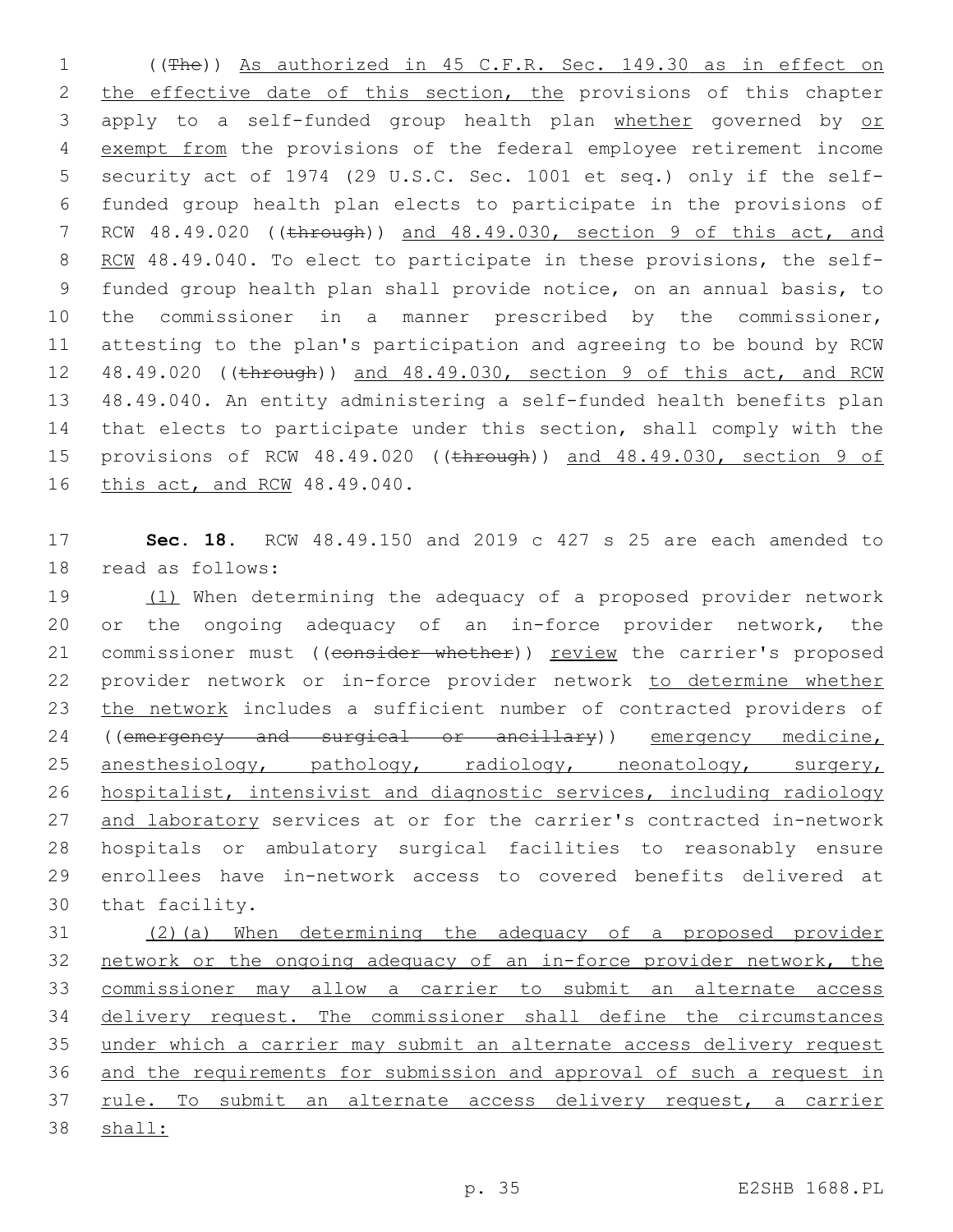(i) Ensure that enrollees will not bear any greater cost of receiving services under the alternate access delivery request than 3 if the provider or facility was contracted with the carrier or make 4 other arrangements acceptable to the commissioner;

 (ii) Provide substantial evidence of good faith efforts on its part to contract with providers or facilities. If a carrier is submitting an alternate access delivery request for the same service and geographic area as a previously approved request, the carrier shall provide new or additional evidence of good faith efforts to 10 contract associated with the current request;

 (iii) Demonstrate that there is not an available provider or facility with which the carrier can contract to meet the commissioner's provider network standards; and

 (iv) For services for which balance billing is prohibited under RCW 48.49.020, notify out-of-network providers or facilities that 16 deliver the services referenced in the alternate access delivery request within five days of submitting the request to the commissioner. Any notification provided under this subsection shall include contact information for carrier staff who can provide detailed information to the affected provider or facility regarding 21 the submitted alternate access delivery request.

 (b) For services for which balance billing is prohibited under 23 RCW 48.49.020, a carrier may not treat its payment of nonparticipating providers or facilities under this chapter or P.L. 116-260 (enacted December 27, 2020) as a means to satisfy network 26 access standards established by the commissioner unless all 27 requirements of this subsection are met.

 (i) If a carrier is unable to obtain a contract with a provider or facility delivering services addressed in an alternate access 30 delivery request to meet network access requirements, the carrier may ask the commissioner to amend the alternate access delivery request if the carrier's communication to the commissioner occurs at least three months after the effective date of the alternate access delivery request and demonstrates substantial evidence of good faith efforts on its part to contract for delivery of services during that three-month time period. If the carrier has demonstrated substantial evidence of good faith efforts on its part to contract, the commissioner shall allow a carrier to use the dispute resolution process provided in RCW 48.49.040 to determine the amount that will 40 be paid to providers or facilities for services referenced in the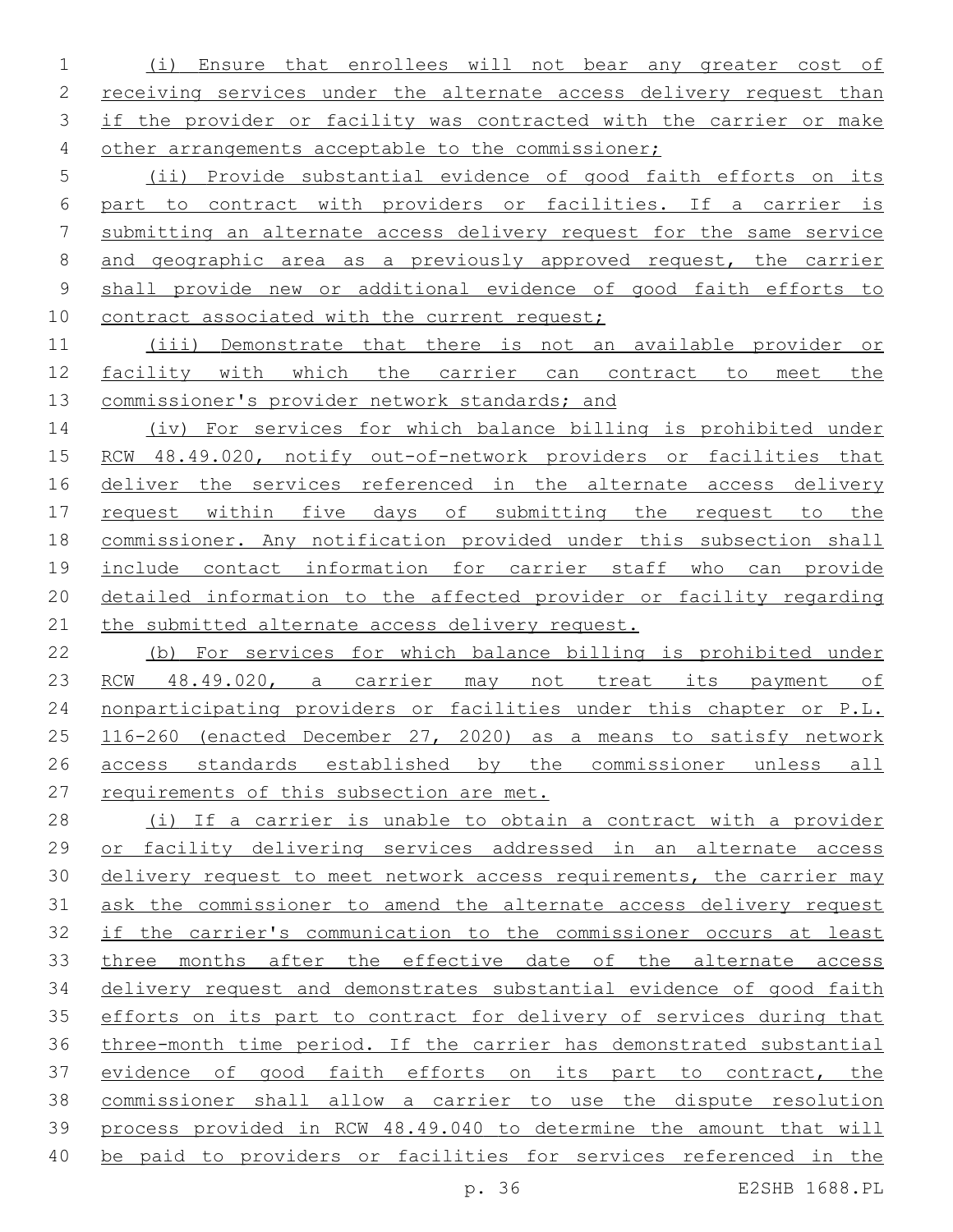1 alternate access delivery request. The commissioner may determine by 2 rule the associated processes for use of the dispute resolution 3 process under this subsection. (ii) Once notification is provided by the carrier to a provider

 or facility under (a) of this subsection, a carrier is not responsible for reimbursing a provider's or facility's charges in excess of the amount charged by the provider or facility for the same or similar service at the time the notification was provided. The provider or facility shall accept this reimbursement as payment in full.

 (3) When determining the adequacy of a carrier's proposed provider network or the ongoing adequacy of an in-force provider 13 network, beginning January 1, 2023, the commissioner shall require that the carrier's proposed provider network or in-force provider network include a sufficient number of contracted behavioral health emergency services providers.

 NEW SECTION. **Sec. 19.** A new section is added to chapter 48.49 18 RCW to read as follows:

 The commissioner is authorized to enforce provisions of P.L. 116-260 (enacted December 27, 2020, as the consolidated appropriations act of 2021) that are applicable to or regulate the conduct of carriers issuing health plans or grandfathered health plans to residents of Washington state on or after January 1, 2022. In addition to the enforcement actions authorized under RCW 48.02.080, the commissioner may impose a civil monetary penalty in an amount not to exceed \$100 for each day for each individual with respect to which a failure to comply with these provisions occurs.

 **Sec. 20.** RCW 48.49.110 and 2019 c 427 s 15 are each amended to 29 read as follows:

 (1) The commissioner may adopt rules to implement and administer this chapter, including rules governing the dispute resolution 32 process established in RCW 48.49.040.

 (2) The commissioner may adopt rules to adopt or incorporate by reference without material change federal regulations adopted on or after the effective date of this section that implement P.L. 116-260 (enacted December 27, 2020).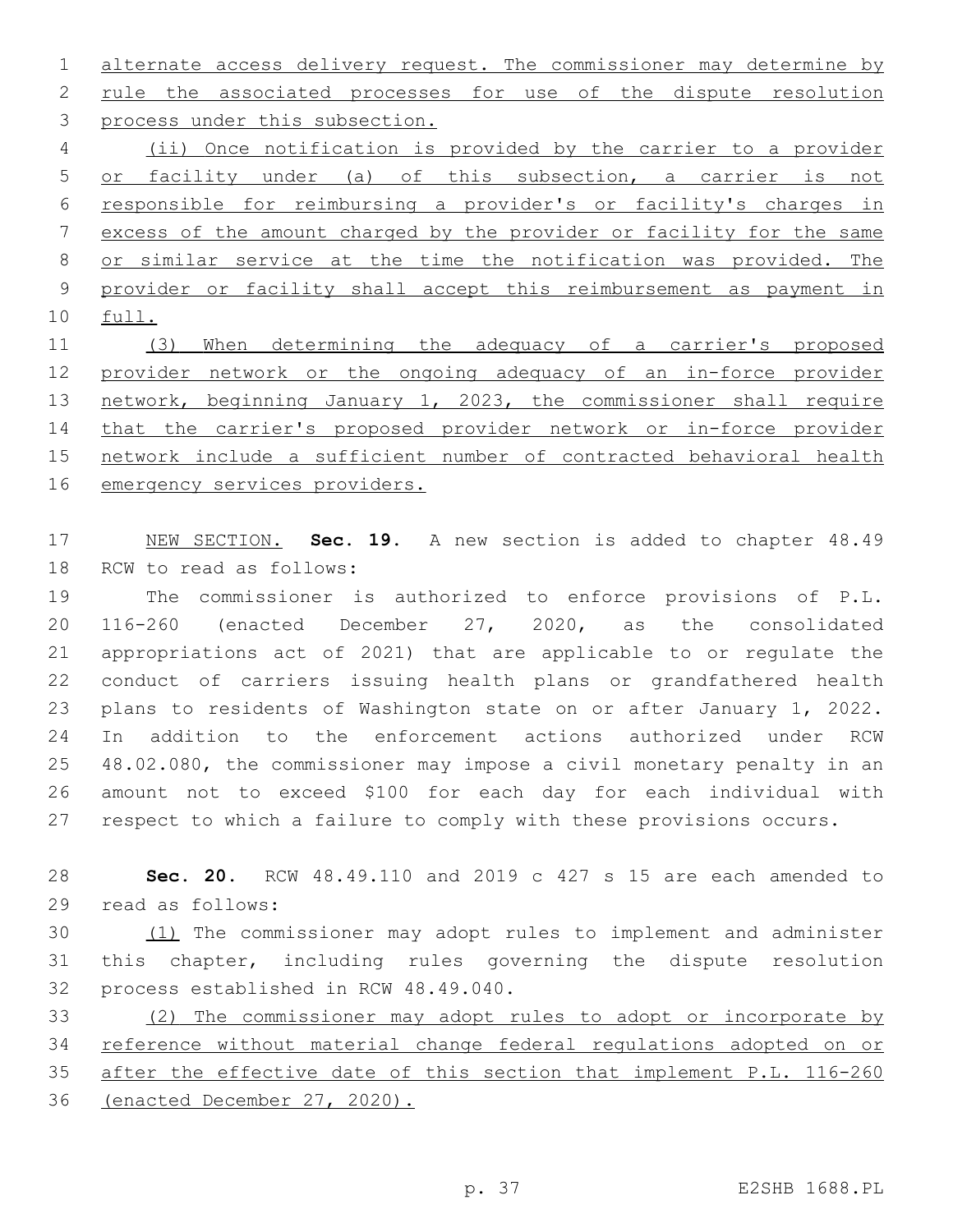NEW SECTION. **Sec. 21.** A new section is added to chapter 48.49 2 RCW to read as follows:

 (1) On or before October 1, 2023, the commissioner, in collaboration with the health care authority and the department of health, must submit a report and any recommendations to the appropriate policy and fiscal committees of the legislature as to how balance billing for ground ambulance services can be prevented and whether ground ambulance services should be subject to the balance billing restrictions of this chapter. In developing the report and 10 any recommendations, the commissioner must:

 (a) Consider any recommendations made to congress by the advisory committee established in section 117 of P.L. 116-260 to review options to improve the disclosure of charges and fees for ground ambulance services, better inform consumers of insurance options for 15 such services, and protect consumers from balance billing; and

 (b) Consult with the department of health, the health care 17 authority, the state auditor, consumers, hospitals, carriers, private ground ambulance service providers, fire service agencies, and local governmental entities that operate ground ambulance services, and 20 include their perspectives in the final report.

 (2) For purposes of this section, "ground ambulance services" means organizations licensed by the department of health that operate one or more ground vehicles designed and used to transport the ill and injured and to provide personnel, facilities, and equipment to 25 treat patients before and during transportation.

 NEW SECTION. **Sec. 22.** A new section is added to chapter 71.24 27 RCW to read as follows:

 If the insurance commissioner reports to the department that he or she has cause to believe that a provider licensed under this chapter has engaged in a pattern of violations of RCW 48.49.020 or 48.49.030, and the report is substantiated after investigation, the department may levy a fine upon the provider in an amount not to exceed \$1,000 per violation and take other formal or informal disciplinary action as permitted under the authority of the 35 department.

 NEW SECTION. **Sec. 23.** RCW 48.49.150 is recodified as a section in chapter 48.49 RCW, to be codified before RCW 48.49.140.